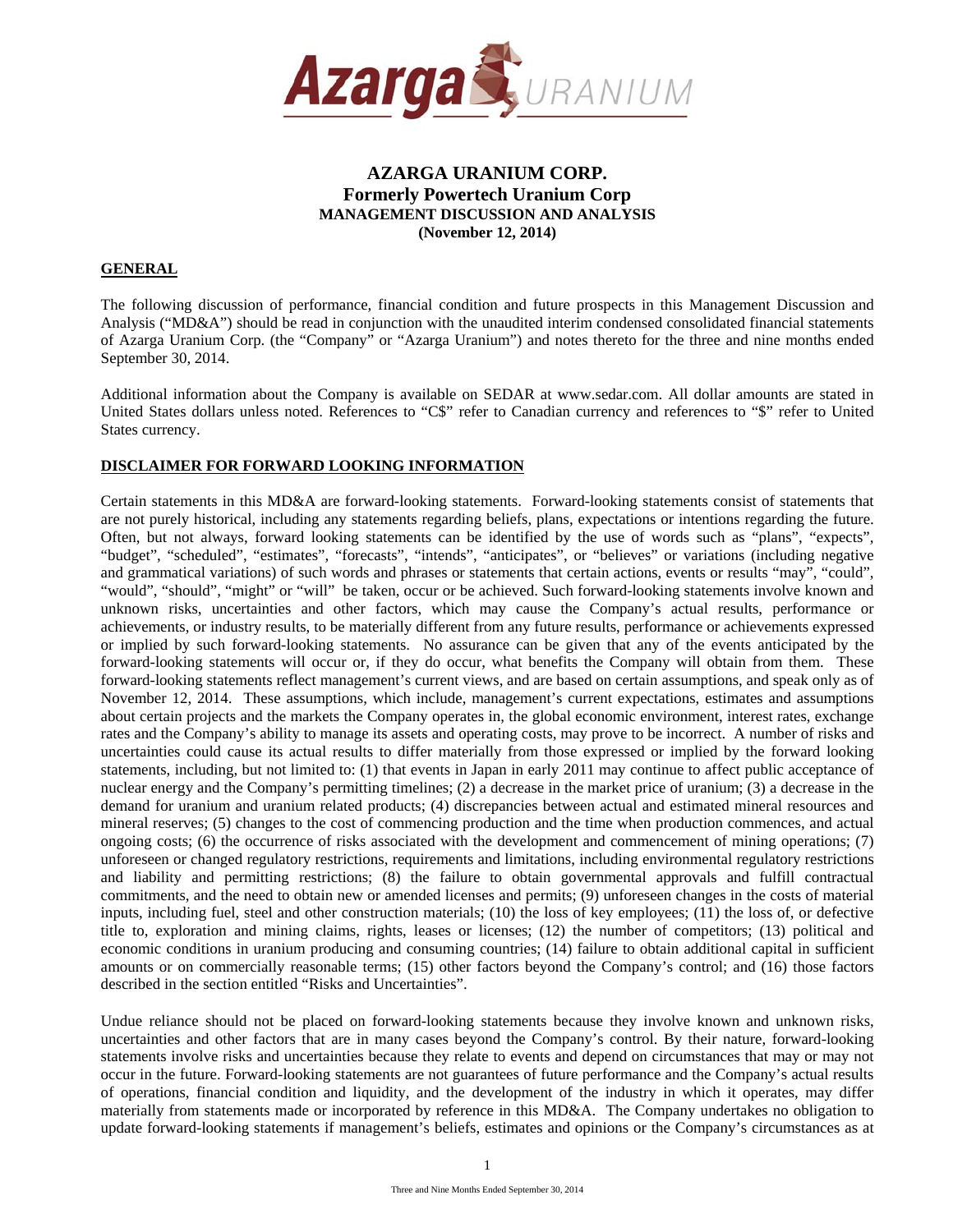the date hereof should change. The Company disclaims any intention or obligation to update or revise any forward-looking statements, whether, as a result of new information, future events or otherwise.

## **OVERALL PERFORMANCE**

#### **Acquisition of Azarga Resources Limited**

In February 2014, the Company and Azarga Resources Limited ("Azarga Resources") entered into a share purchase agreement, as amended, pursuant to which the Company will acquire all of the issued and outstanding common shares of Azarga Resources in exchange for common shares of the Company (the "Transaction"). The Transaction was approved by the shareholders of the Company at the annual general and special meeting of shareholders held on June 30, 2014. The Transaction was completed on October 28, 2014. Concurrent with the closing of the Transaction, the Company completed a private placement financing for gross proceeds of approximately C\$5.0 million (the "Financing"). In connetion with the closing of the Transaction and the Financing, the Company has changed its name from "Powertech Uranium Corp." to "Azarga Uranium Corp." (the "Name Change") and completed a consolidation of its outstanding common shares on the basis of one (1) post-consolidation share for ten (10) pre-consolidation shares (the "Consolidation").

The Company commenced trading under its new name, stock symbol "AZZ" on a post-consolidation basis on October 31, 2014.

The Financing raised gross proceeds of approximately C\$5,000,000 through the issuance of 8,338,134 post-Consolidation units ("Units"), each Unit consisting of one post-Consolidation common share and one-half of a common share purchase warrant ("Warrant"). Each whole Warrant will entitle the holder to purchase one post-Consolidation common share at an exercise price of C\$1.00 per share until October 28, 2016. Accounting for the Consolidation adjustment, the Units subscribed for pursuant to the Financing were subscribed for at C\$0.60 per Unit. Finder's fees in connection with the Financing comprised of C\$145,617 and 242,696 post-Consolidation shares. The net proceeds of the Financing have been released from escrow.

On closing of the Transaction, the Financing and the Consolidation (the "Closing"), 59,403,732 common shares will be issued and outstanding. The undiluted capitalization of the Company after Closing is as follows:

|                                                                                | Post-Consolidation |
|--------------------------------------------------------------------------------|--------------------|
| Shares outstanding before Closing (excluding shares owned by Azarga Resources) | 8,658,912          |
| Shares issued to Azarga Resources shareholders on close of the Transaction     | 41,911,182         |
| Shares issued pursuant to the Financing (including Finder's Fee)               | 8,580,830          |
| Shares issued pursuant to employment agreements                                | 252,808            |
| Total post-Consolidation common shares outstanding                             | 59,403,732         |

All securities issued pursuant to the Transaction are subject to a 24 month escrow and will be released from escrow as follows: Nil on the closing date, 25% of the escrowed securities 12 months after the closing date and the remaining escrowed securities 24 months after the closing date. All securities issued pursuant to the Financing are subject to a hold period expiring March 1, 2015.

In addition, in accordance with the terms and conditions of the share purchase agreement, as amended, between the Company and Azarga Resources, on October 28, 2014, the Company issued 3,070,506 post-Consolidation share options with post-Consolidation exercise prices between C\$1.20 to C1.50 and expiries ranging from May 1, 2018 to of October 28, 2019.

In connection with the Transaction, additional nominees were added to the Board and management team such that the directors and officers of the Company upon completion of the Transaction are: Alexander Molyneux, Chairman; Richard F. Clement Jr., President, Chief Executive Officer, Corporate Secretary and director; Curtis Church, VP International Operations and director; Douglas Eacrett, independent director; Paul Struijk, independent director; Matthew O'Kane, independent director; Joseph Havlin, independent director; Blake Steele, Chief Financial Officer ("CFO"); and John Mays,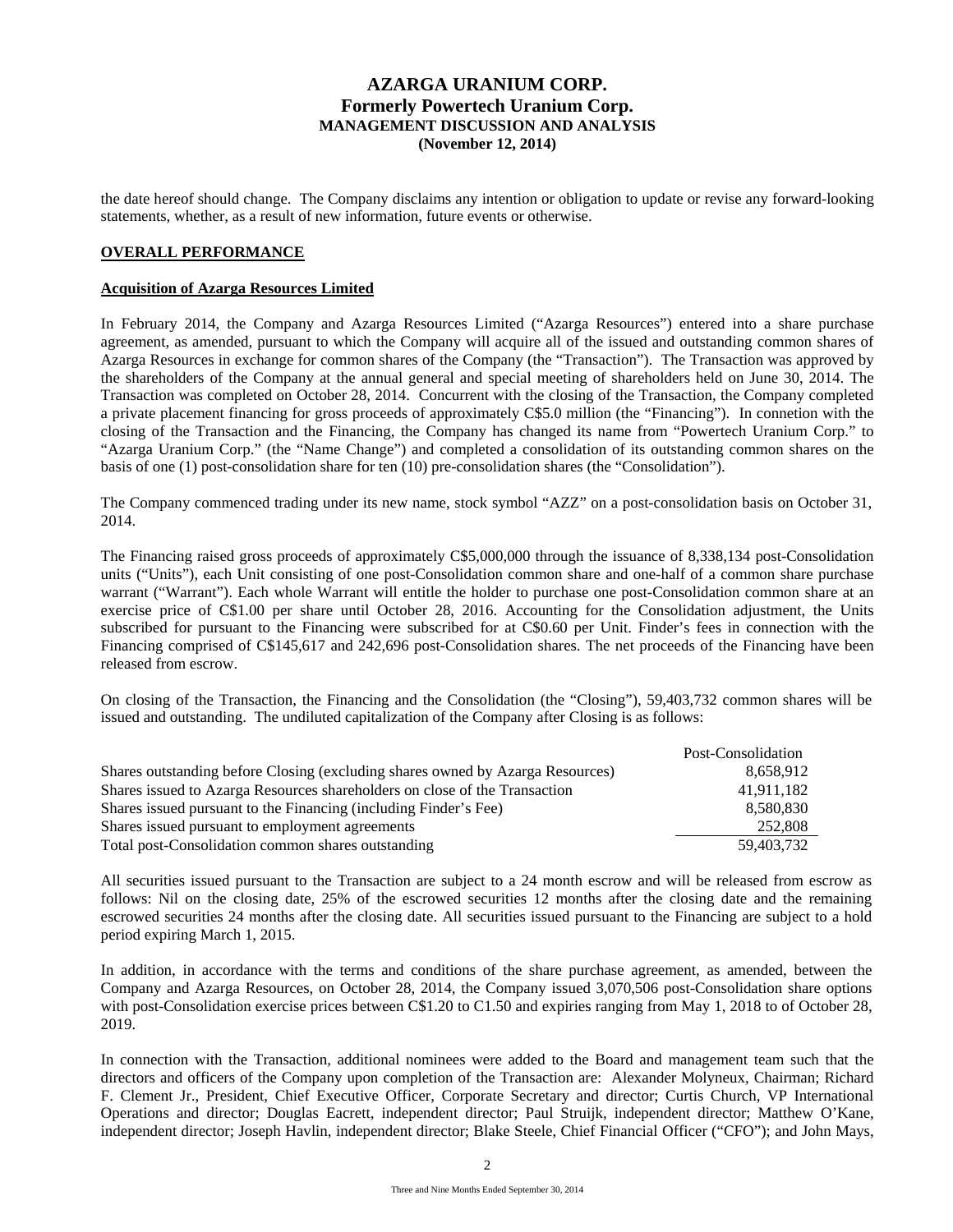Chief Operating Officer. Mr. Steele was formerly CFO of Azarga Resources and has been appointed CFO of Azarga Uranium replacing Adria Hutchison.

Financial information presented as of September 30, 2014 has not been adjusted to reflect the Consolidation; however, financial information impacted by the Consolidation and presented subsequent to October 31, 2014, the effective date of the Consolidation, has been presented on a post-Consolidation basis.

### **Nature of Business**

The Company is a mineral exploration/development company that owns uranium projects, deposits and prospects in the USA (South Dakota, Wyoming and Colorado) and the Kyrgyz Republic, together with investment holdings in Anatolia Energy Limited (ASX:AEK – 11%) and Black Range Minerals Limited (ASX:BLR – 19%). The Dewey Burdock Project in South Dakota is the main initial development priority, which has received its final Nuclear Regulatory Commission ("NRC") License. Azarga's common shares are listed for trading on the Toronto Stock Exchange ("TSX") (symbol "AZZ") and the Frankfurt Stock Exchange.

## **Industry Trends**

Uranium is mainly used as the feedstock for nuclear power generation.

In March of 2011, a meltdown occurred at the Fukushima Daiichi Nuclear Power Plant in Japan following an earthquake and tsunami. The result was the suspension of all of Japan's nuclear reactors, with Japan at the time having the world's second largest nuclear power industry (second to the USA). Reduction of Japanese demand for nuclear fuel was combined with uncertainty from many other influential governments and regulators. Some additional countries suspended their nuclear power programs and Germany and Switzerland announced their phased exit from nuclear power. The uranium price fell from pre-Fukushima levels to a nine-year low in mid-2014 and most uranium related equities (i.e., producers, developers and explorers) share prices followed.

During the second half of 2014, some positive signs have emerged for the nuclear power industry. Japan made progress towards restarting the first two of its 48 idled but operational reactors. That country's Nuclear Regulation Agency approved the restart of two reactors located at Sendai and the approval has been endorsed by local and prefecture assemblies. Another 18 reactors have applied for restart at this time. After new safety measures were put in place, China resumed construction of nuclear power plants at the end of 2012 and then it followed in mid-2014 by opening up approvals for new projects. China now has 21 nuclear reactors in operation with another 28 under construction. The NRC approved the licensing of new nuclear reactors in the United States for the first time in 34 years. According to the World Nuclear Association, there are now 72 new nuclear power plants under construction around the world, more than were under construction immediately prior to the Fukushima incident.

During the third quarter of 2014, uranium spot price rose by 25% to US\$35.30/lb. However, at such levels the price remains below the cash cost of production for a significant proportion of existing producing mines and so supply cut backs and difficult investment conditions remain.

### **Resource Property Interests**

### *South Dakota, USA*

### Dewey Burdock Project – Custer and Fall River Counties

The Company's Dewey Burdock Project is located in the Edgemont Uranium District. The project is comprised of approximately 50 mining leases and approximately 370 mining claims covering approximately 14,500 surface acres and 17,800 net mineral acres

Dewey Burdock is the Company's primary focus for development. The Dewey Burdock Project includes 10,580 acres licensed by the NRC. The Company requires regulatory approvals from two additional major agencies prior to initiation of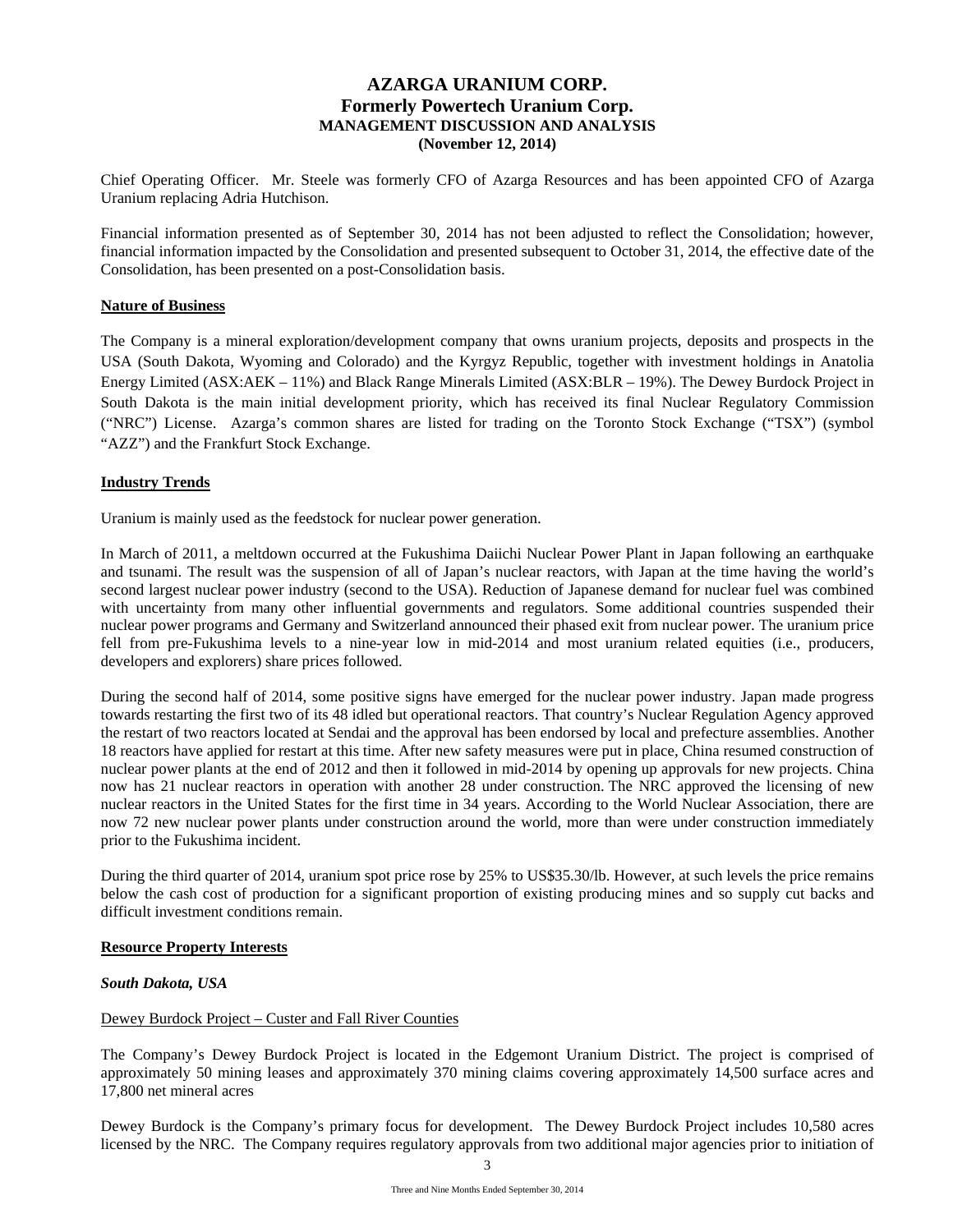construction and operation of the project. These approvals include the Class III and Class V underground injection control ("UIC") permits from the United States Environmental Protection Agency ("EPA") and three state permits to be issued by South Dakota ("SD") Department of Environment and Natural Resources ("DENR"), including a large scale mine permit and two water rights permits. The state permits have been recommended for approval by the DENR staff to the Mining Board and Water Board, and are pending following receipt of the permits from the EPA.

The Company's primary focus continued on the evidentiary hearing which was held during August 18-21, 2014 in front of the Atomic Safety and Licensing Board ("ASLB") in regard to contentions raised by opponents to the development of the project. The ASLB granted a hearing on these limited contentions prior to the writing of the final supplemental environmental impact statement ("SEIS"). Hearings in front of the ASLB are undertaken after the NRC license is granted to determine if the NRC staff has considered all issues. The Company is represented by experienced attorneys, with prior experience dealing with the NRC licensing proceedings related to in-situ recovery ("ISR") and has also assembled a team of expert witnesses who have worked extensively on the project and within the industry. Oral questions from the ASLB judges were responded to during the hearing by panels of expert witnesses from the NRC, opposing parties and the Company. During the proceedings, the additional borehole log data recently purchased by the Company from Energy Fuels Resources, Inc. was agreed to be disclosed and is currently under review by all parties until November 21, 2014. NRC consultants completed a review of the data and found it to support the findings of the SEIS. Limited additional evidence and testimony may still be presented and based upon a scheduling order from the ASLB a final decision is currently estimated to be made during the first quarter of 2015.

As allowed by regulation, a motion to stay the license was submitted by project opposition to the ASLB on April 14, 2014. Following brief oral arguments, this motion was denied by the ASLB on May 20, 2014 and the license currently remains in full effect while the hearing process proceeds. Upon receipt of the other required permits, previously discussed, the Company can immediately commence construction and then operation of the project.

The regulatory process is currently estimated to be completed by the third quarter of 2015, which would allow construction to commence at that time. In July 2014, the Company submitted its financial assurance estimate and initial construction plan to the NRC to begin in the second quarter of 2015. However, because draft permits from EPA have not yet been issued, completion of full project permitting has been further delayed. The Company remains cautious regarding the anticipated schedule for obtaining the outstanding regulatory approvals because of factors outside the Company's control, including a lack of specified regulatory deadlines for permit issuances and the logistics of scheduling and holding of regulatory hearings.

In May 2014, the Company engaged TREC, LLC, an Engineering, Procurement, and Construction contractor to update the Dewey Burdock preliminary economic assessment with a revised mine plan including updated costs and a new schedule of project construction. TREC's experience includes constructing three separate uranium ISR projects in Wyoming.

# *Regulatory Agency Review*

The Company's business objectives currently focus on complying with its NRC license while obtaining the remaining permits necessary to commence construction and operation of the Dewey Burdock Project. To comply with its NRC license and obtain the remaining permits required, the Company must:

- meet certain conditions of its NRC license SUA-1600;
- continue to interface with the EPA regarding its UIC Class III and Class V permit applications, of which the Class III application was submitted in December 2008 and deemed complete in February 2009, and the Class V application was submitted in March 2010 and deemed complete in April 2010;
- continue to interface with the Bureau of Land Management (the "BLM") by responding to requests for information to gain approval of its Plan of Operations, which was submitted in October 2009;
- continue to interface with the DENR regarding (i) the large-scale mine ("LSM") permit application submitted to the DENR September 28, 2012 and recommended by the DENR for approval with conditions on April 15, 2013, (ii) the Groundwater Discharge Plan ("GDP") permit application submitted to the DENR March 9, 2012 and recommended by the DENR for approval with conditions on December 12, 2012, and (iii) the Water Rights ("WR") applications submitted to the DENR June 12, 2012 and recommended by the DENR for approval with conditions on November 8, 2012; and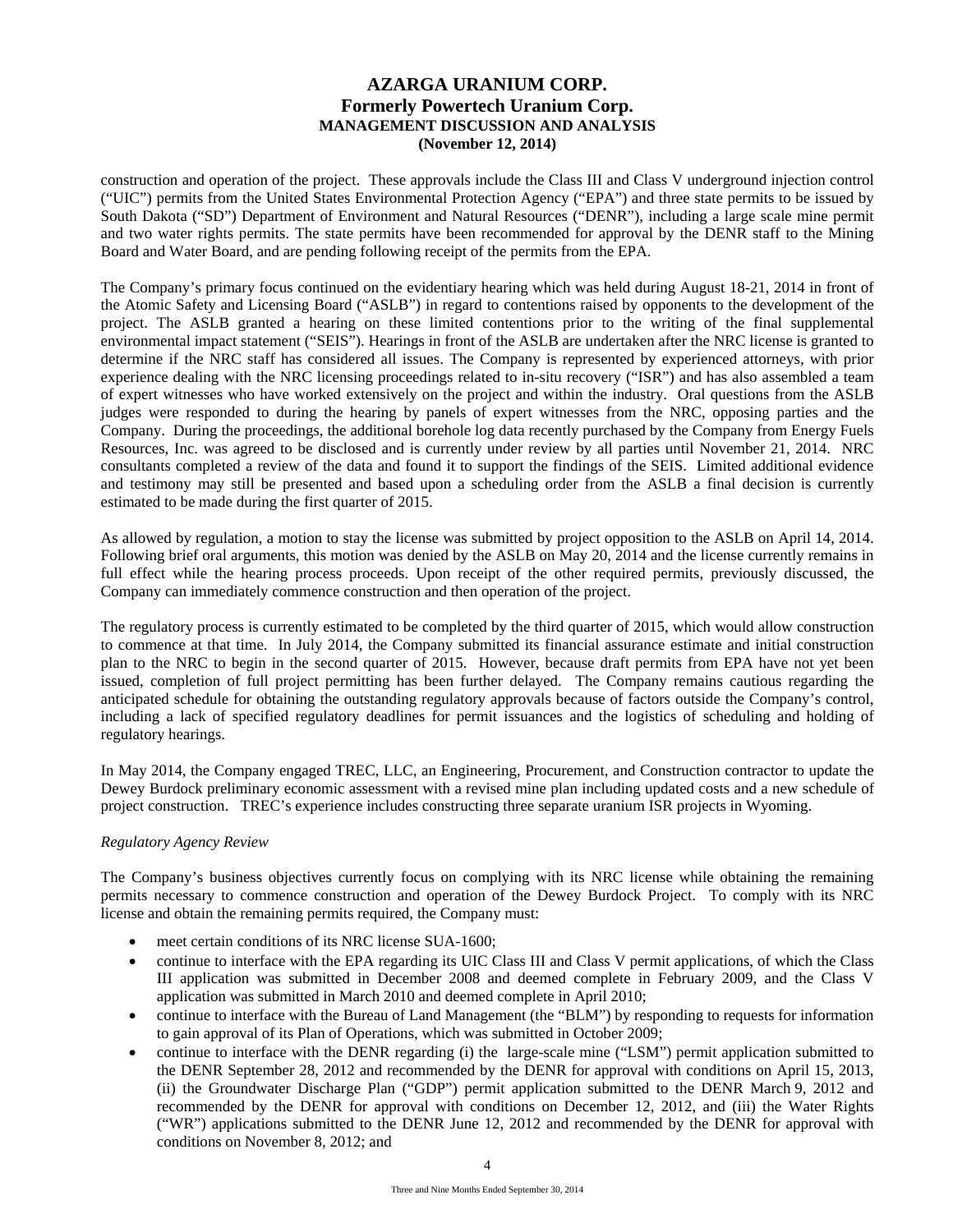respond to requests for additional information from the EPA and BLM as necessary to obtain remaining permits and approvals required.

The Company continues to be in compliance with all NRC licensing and other permitting/licensing requirements.

Recent submissions and pending activities to be completed by the Company with respect to the Dewey Burdock Project include the following:

- a draft avian plan was submitted to the SD Game Fish and Parks and the SD Ecological Field Services Office in September 2013;
- a hearing before the SD Board of Minerals and Environment ("BME") began in September 2013 and was postponed in November 2013 pending NRC and EPA rulings and setting of surety;
- a hearing before the SD Water Management Board ("WMB") on the water rights and groundwater discharge plan permits began in October 2013 and was postponed in November 2013 pending NRC and EPA rulings and setting of surety;
- an updated technical report compiling the application and responses to the NRC's requests for additional information was submitted to the NRC in January 2014;
- a take permit application was submitted to U.S. Fish and Wildlife Service in January 2014;
- a Section 106 Programmatic Agreement ("PA") was executed April 7, 2014;
- commenced preparation of a 40 CFR 61.07 Application for Approval of Construction or Modification (ponds) in compliance with the newly proposed Subpart W rule change for submittal to the EPA that was promulgated April 17, 2014;
- a report addressing supplemental air monitoring data was submitted to the NRC July 1, 2014 to comply with a portion of License Condition ("LC") 9.2;
- an annual wildlife monitoring report was submitted to the DENR July 2, 2014;
- a revised decommissioning, decontamination and reclamation plan was submitted to the NRC July 8, 2014 to comply with LC12.23;
- a financial assurance estimate was submitted to the NRC July 8, 2014 to comply with LC 9.5;
- a response to a July 8, 2014 letter from the BLM that requested additional information on the Company's Plan of Operations is in preparation;

The NRC issued the final SEIS for the Dewey Burdock Project January 31, 2014. The EPA issued a notice of receipt of the final SEIS on February 7, 2014, starting a final 30-day review period, and subsequently issued final comments on the final SEIS on March 10, 2014. The NRC also prepared a Safety Evaluation Report ("SER"), which was initially issued in March 2013, and a Section 106 Programmatic Agreement ("PA"), which was executed April 7, 2014 by the Advisory Council on Historic Preservation, the NRC, the South Dakota State Historic Preservation Office, and the BLM. Upon execution of the PA, the NRC issued a revised SER and the Company's Dewey Burdock Source and Byproduct Materials License SUA-1600 on April 8, 2014. The ASLB issued a temporary stay of the license until oral arguments were heard by the ASLB concerning cultural resource protection on May 13, 2014. The stay was lifted on May 20, 2014. The proceeding has currently progressed through the end of written testimony and oral arguments were completed during August 2014. Currently, the record for submitting evidence is expected to close in the fourth quarter of 2014 and a final decision is currently estimated to be made during the first quarter of 2015.

The EPA continues to work on draft Class III and Class V UIC permits, which were scheduled for issuance in April 2014, though have still not been issued as of October 2014. The EPA has advised that it responded to a Freedom of Information Act ("FOIA") request for the Dewey Burdock Project and conducted various briefings while it continued to work on finalization of draft permits.

The BLM issued a letter to the Company on July 8, 2014 requesting additional information on the Plan of Operations. The Company anticipates submitting its responses prior to the end of the year. The BLM will then prepare an environmental assessment ("EA") and issue its Record of Decision ("ROD").

South Dakota applications for GDP, WR and LSM permits were submitted to the DENR in 2012. All have been deemed complete and have been recommended for conditional approval by the DENR staff. The GDP and WR permits have been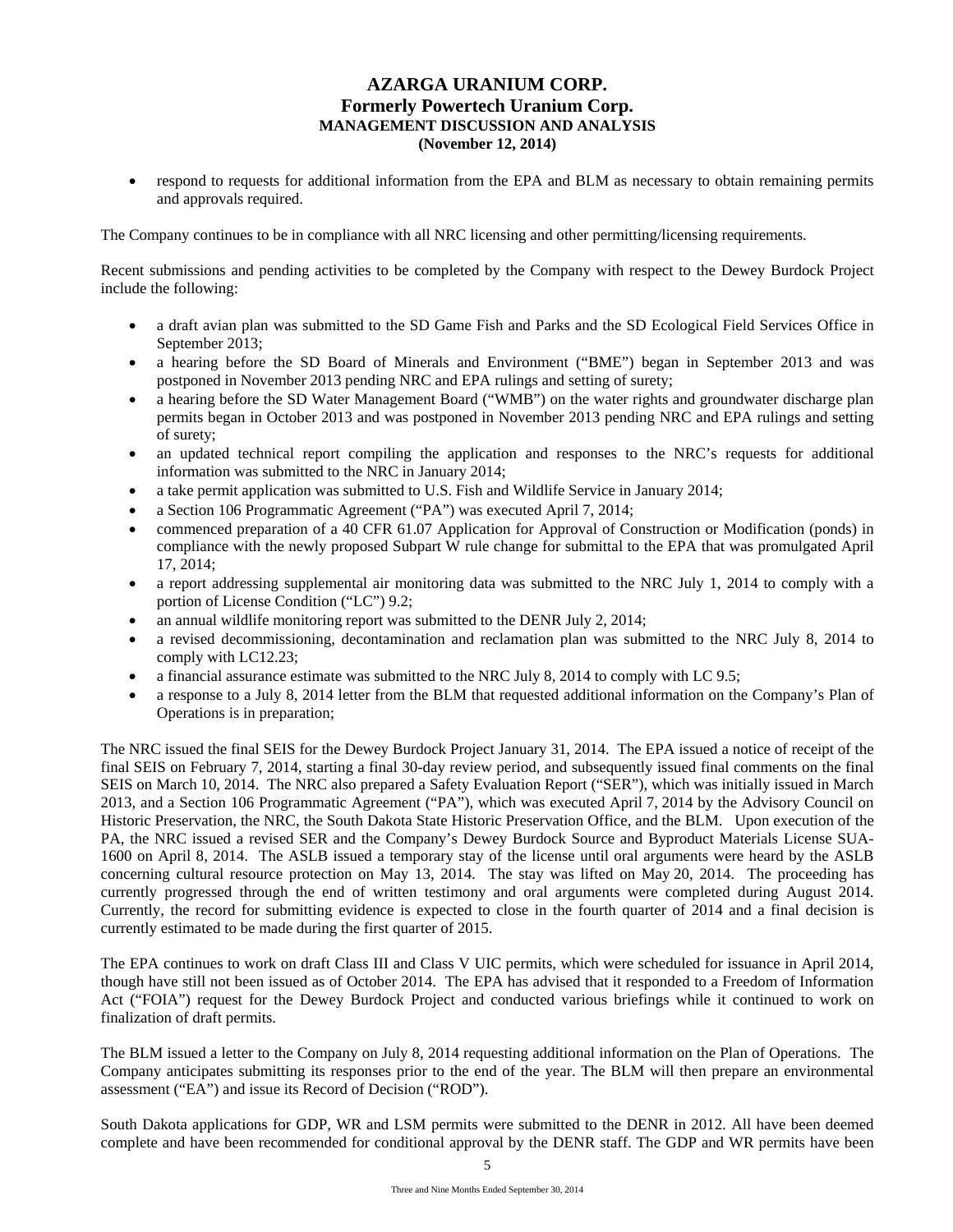finalized subject to continuation of a hearing before the WMB, which began on October 28, 2013 and was continued on November 25, 2013 until such time as the NRC and EPA have ruled and set the federal surety. The LSM permit application was also deemed complete and recommended for conditional approval by the DENR staff. The LSM permit has been finalized subject to continuation of a hearing before the BME, which began the week of September 23, 2013 and was postponed in November 2013 pending NRC and EPA rulings and setting the federal surety, and until such time as the WMB has rendered a decision.

The Company estimates the BLM approval of its Plan of Operations and issuance of an EA and ROD will occur during the second quarter of 2015. In addition, it anticipates draft Class III and V permits from EPA in 2014 and final EPA and DENR permits in 2015. However, due to lack of mandated regulatory timelines and uncertainty for scheduling of state hearings, the dates may be subject to change.

### *Preliminary Economic Assessment*

On April 19, 2012, the Company announced that it had received the results of a revised Preliminary Economic Assessment dated effective April 17, 2012 (the "April 2012 PEA") for its Dewey Burdock Project. The PEA was prepared in accordance with National Instrument 43-101 by SRK Consulting (U.S.), Inc. ("SRK") and Lyntek Incorporated ("Lyntek"). SRK and Lyntek are based in Lakewood, Colorado and are well known as providers of a full range of engineering and construction services for the global uranium sector. These results will be updated with a revised PEA that is expected to be completed in the fourth quarter of 2014.

The following table identifies the updated economic parameters as reported in the April 2012 PEA:

| April 2012 PEA                                  |
|-------------------------------------------------|
| $NPV = US$109.1$ million @ 8% DCF; US\$65 U3O8  |
| $IRR = 48\%$                                    |
| Cash Operating Cost = $US$33.31/lb. - U3O8$     |
| Capital Cost (Phase I) = $US$54.3$ million      |
| Life of Mine 9 years, Producing 8.4 million lbs |
| Payback = 4th Ouarter Production Year 2         |

Details of the assumptions and parameters used with respect to the April 2012 PEA, including quality estimates and information on data verification are available at www.azargauranium.com and under the Company's profile on SEDAR at www.sedar.com.

### *Colorado, USA*

### Centennial Project – Weld County

Subsequent to September 30, 2014 and on completion of the Transaction, the Company now holds a 100% interest in the Centennial Project. The Centennial Project is located in the western part of Weld County in northeastern Colorado. Through property purchase and/or lease agreements, the Centennial Project is comprised of approximately 3,600 acres of surface rights and approximately 7,100 acres of mineral rights.

Historical exploration work included drilling, recovery tests, water well tests and environmental studies. At the request of the Colorado Division of Reclamation, Mining and Safety, the Company prepared and submitted an updated Site Characterization Plan in April 2009. All the required environmental surveys and studies have been completed and the draft reports have been received. The Company completed its application to the EPA for a Class I UIC Permit in November 2010. In December 2010, the EPA informed the Company that the application was deemed complete.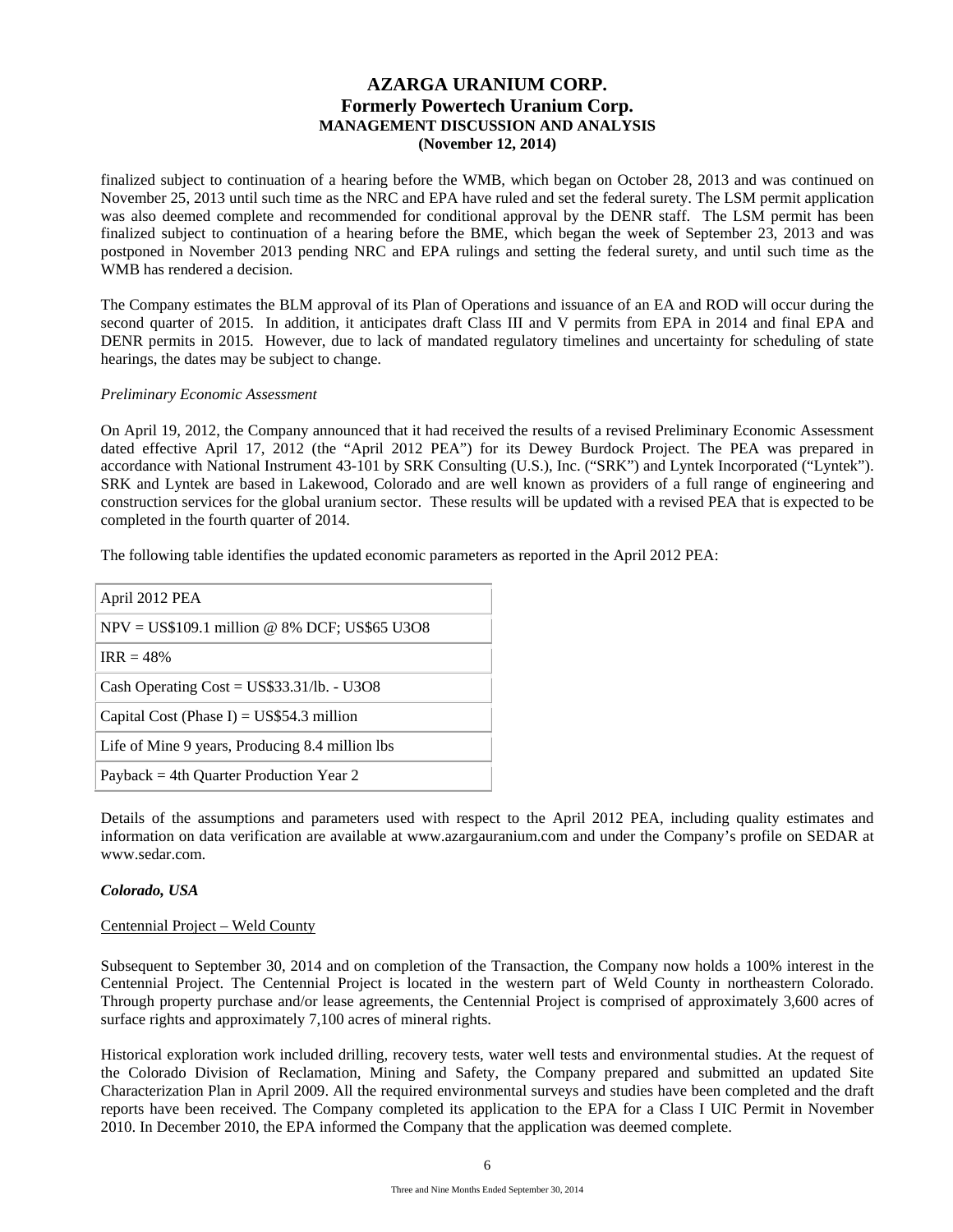On August 13, 2010, an independent Preliminary Economic Assessment (the "Centennial PEA") was prepared in accordance with NI 43-101 prepared by SRK Consulting (U.S.), Inc. ("SRK") and Lyntek Incorporated ("Lyntek"). The Centennial PEA indicated that the Centennial Project could be developed using the in situ recovery method and resulted in a net present value of \$51.8 million, at a discount rate of 8%, and an internal rate of return of 18%. The Centennial PEA assumed uranium prices of \$65/lb U3O8, cash operating costs of \$34.95/lb U3O8 and capital costs of \$71.1 million. The Centennial PEA included 9.5 million lbs of indicated resources and 2.1 million pounds of inferred resources, at a grade of 0.09% U3O8 and annual production of 700,000 lbs per annum which resulted in a 14 year mine life. Details of the assumptions and parameters used with respect to the Centennial PEA, including quality estimates and information on data verification are available at www.azargauranium.com and under the Company's profile on SEDAR at www.sedar.com.

Subsequent to the Centennial PEA being completed, certain lease agreements with respect to the Centennial Project were not renewed; however, the impact to the Centennial PEA is immaterial.

The Company has engaged an independent mining consultant to prepare development scenarios for the Centennial Project in order to maximize the value that can be extracted from this project. A revised preliminary economic assessment is expected to be completed mid-2015.

## Kyzyl Ompul Project (80% interest)

Subsequent to September 30, 2014 and on completion of the Transaction, the Company obtained an 80% interest in the Kyzyl Ompul Project. The uranium deposit/prospects and rare earth prospects of the Kyzyl Ompul Project are located in the Kyrgyz Republic, approximately 125 kilometers ("km") east of the capital of Bishkek. More specifically, the Kyzyl Ompul Project is located in the Kochkor region of the Naryn Oblast and the Issyk-Kul region of the Issyk-Kul Oblast. The Kyzyl Ompul Project consists of one exploration license with an area of 42,379 hectares. The license is valid until December 31, 2015 and permits exploration for uranium, thorium, iron, titanium, phosphate, rare earth elements and feldspar.

The Kyzyl Ompul Project has been explored since the 1950s for uranium, with most historic exploration occurring during the 1950s and 1960s. This historic exploration identified a number of hydrothermal and placer uranium prospects within the Kyzyl Ompul Project. In total, five hydrothermal uranium prospects and five placer uranium prospects were identified.

The Kok Moinok deposit, the most advanced of the hydrothermal deposits, was discovered in 1953. From 1953 to 1957, 144 holes were drilled on a grid of 50m x 50m. Soviet classified C1 and C2 reserves were calculated using the information obtained from these drill holes. Additional drilling was completed from 1958 to 1969 on a 200m x 200m grid attempting to identify further extensions of the uranium prospects.

Further exploration was undertaken from 2005 to 2008, with the aim to confirm the hydrothermal uranium mineralization and placer uranium mineralization by targeting previously identified uranium deposits and prospects. The exploration program during this period included traverses, geological mapping (80km2), trenching (4,300m3), soil gas radon emanation surveys (60 readings), geophysical surveys and the collection of 84 hydrogeological samples for radon assays, 7,458 channel samples, 455 rock chip samples and 28 crushed samples.

In 2012 and 2013, a more extensive exploration program commenced. The 2012 and 2013 exploration programs concentrated on both uranium and rare earth elements exploration. Over this period, nine drill holes were completed for approximately 2,275m at the Sai Bezvodniy hydrothermal prospect, 40 drill holes at the Tash Bulak placer prospect, 31 drill holes at the Backe placer prospect and 9 drill holes at the Tunduk placer prospect. In addition, 17 drill holes were completed for approximately 4,345m at the Kok Moinok deposit. The 2012 and 2013 drilling program was designed to twin a selection of historic drill holes to confirm mineralized intervals and uranium grades in those mineralized intervals as well as confirm the geological and mineralogical understanding of the Kyzyl Ompul Project.

In April 2014, Ravensgate prepared a maiden NI 43-101 compliant independent uranium resource estimate for the Kok Moinok deposit located within the Kyzyl Ompul Project. Ravensgate estimated that the Kok Moinok deposit contained inferred resources of 15.13 million tonnes at 225.2 parts per million U3O8 for 7.51 million pounds of contained U3O8. The mineral resource estimate was prepared using a cut-off of 100 parts per million. Details of the assumptions and parameters used with respect to the maiden NI 43-101, including quality estimates and information on data verification are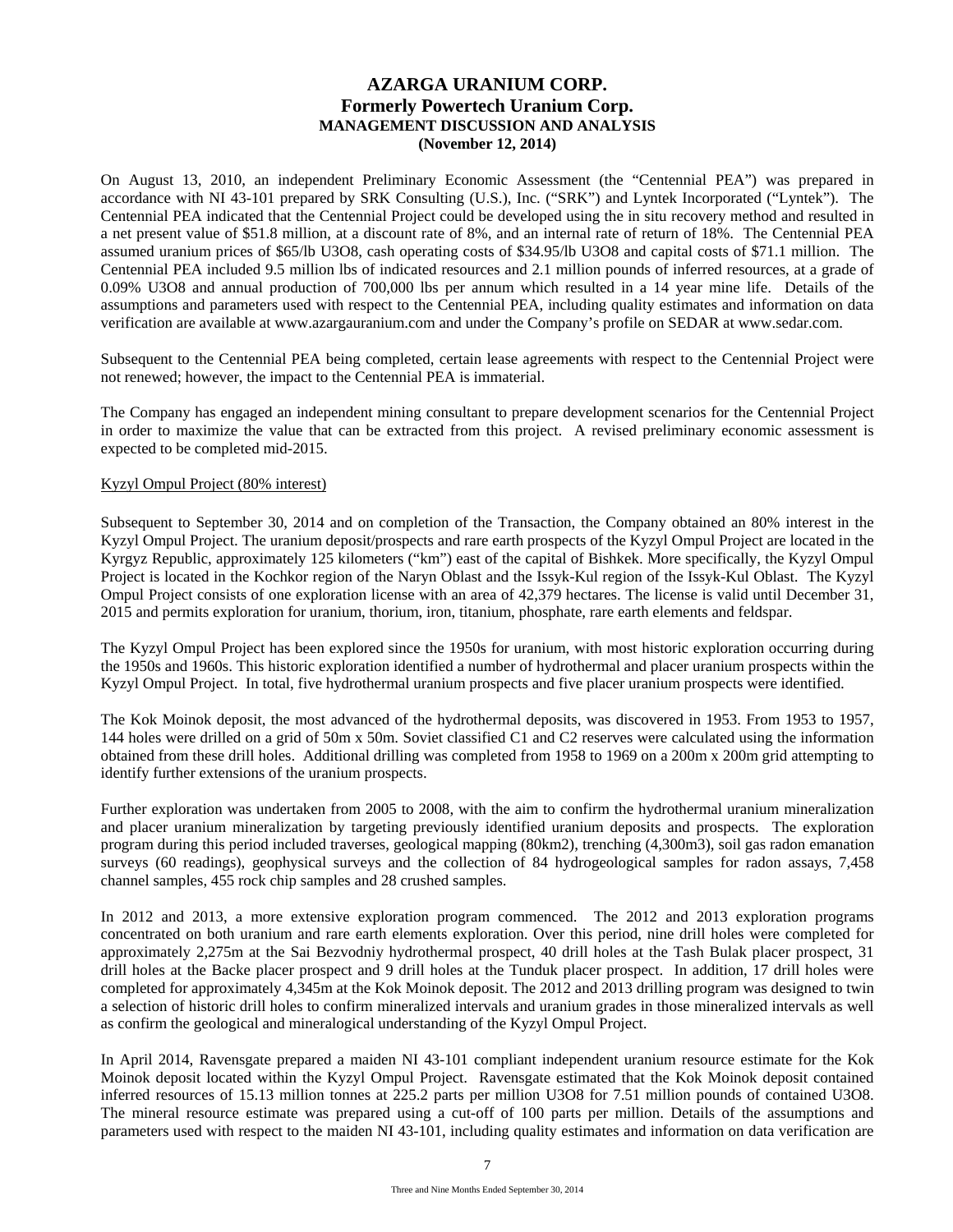available at www.azargauranium.com and under the Company's profile on SEDAR at www.sedar.com.

In 2014, a limited exploration program has been undertaken on the Kyzyl Ompul Project to further investigate the potential for rare earth elements. The field work has been completed and the lab analysis is currently being prepared.

#### Black Range Minerals Limited (19% interest as at the date of this MD&A)

Subsequent to September 30, 2014 and on completion of the Transaction, the Company obtained a 19% interest in Black Range Minerals Limited ("Black Range"). Black Range is focused on growth through acquisition, exploration and development of uranium projects, particularly in the United States. Its growth strategy is underpinned by its 100% interest in the Hansen/Taylor Ranch Uranium Project located approximately 30 kilometers northwest of Cañon City in Colorado, USA. On April 23, 2013, Black Range issued a press release announcing a JORC code 2012 compliant resource estimate for the Hansen/Taylor Ranch Uranium Project. Please refer to Black Range's press release entitled "Hansen/Taylor Ranch Uranium Project – JORC Code 2012 Mineral Resource Estimate" for details of the assumptions and parameters used to calculate the resources and uranium quality estimates and information on data verification.

#### Anatolia Energy Limited (11% interest as at the date of this MD&A)

Subsequent to September 30, 2014 and on completion of the Transaction, the Company obtained an 11% interest in Anatolia Energy Limited ("Anatolia"). Anatolia's primary focus is its advanced exploration and development projects in the central Anatolian region of Turkey. Anatolia owns 100% of the Temrezli Uranium Project in Turkey. On May 12, 2014, Anatolia issued a press release stating the results of its updated PEA for the Temrezli Uranium Project prepared by WWC Engineering of Sheridan, Wyoming. Please refer to Anatolia's press release entitled "Release of updated Preliminary Economic Assessment" for details of the assumptions and parameters used to calculate the resources and uranium quality estimates and information on data verification.

### **Resource Property Interests – Capitalized Costs**

Costs reflected in resource property interests for the year ended December 31, 2013 and the nine months ended September 30, 2014 are detailed below:

|                             | South        |                |                |                    |
|-----------------------------|--------------|----------------|----------------|--------------------|
|                             | Dakota       | <u>Wyoming</u> | Colorado       | Total              |
| Balance, December 31, 2012  | \$30,397,541 | \$3,732,395    | \$14,839,382   | 48,969,318<br>\$   |
| Legal fees                  | 490,338      |                |                | 490,338            |
| Claim fees                  | 51,800       | 106,678        |                | 158,478            |
| Land/lease payments         | 134,225      | 89,350         | 13,986         | 237,561            |
| Permitting                  | 1,693,675    |                |                | 1,693,675          |
| Impairment                  |              |                | (12, 344, 868) | (12, 344, 868)     |
| Sale of property            |              |                | (1,600,000)    | (1,600,000)        |
| Wages                       | 690,000      | 81,000         |                | 771,000            |
| Balance, December 31, 2013  | \$33,457,579 | \$4,009,423    | \$<br>908,500  | 38, 375, 502<br>\$ |
| Data acquisition costs      | 200,000      |                |                | 200,000            |
| Land services               | 12,000       |                |                | 12,000             |
| Legal fees                  | 381,038      |                |                | 381,038            |
| Claim fees                  | 57,350       | 117,790        |                | 175,140            |
| Land/lease payments         | 135,499      | 25,332         |                | 160,831            |
| Engineering                 | 150,599      |                |                | 150,599            |
| Permitting                  | 699,935      |                |                | 699,935            |
| Wages                       | 540,750      | 44,250         |                | 585,000            |
| Balance, September 30, 2014 | \$35,634,750 | \$4,196,795    | 908,500        | 40,740,045         |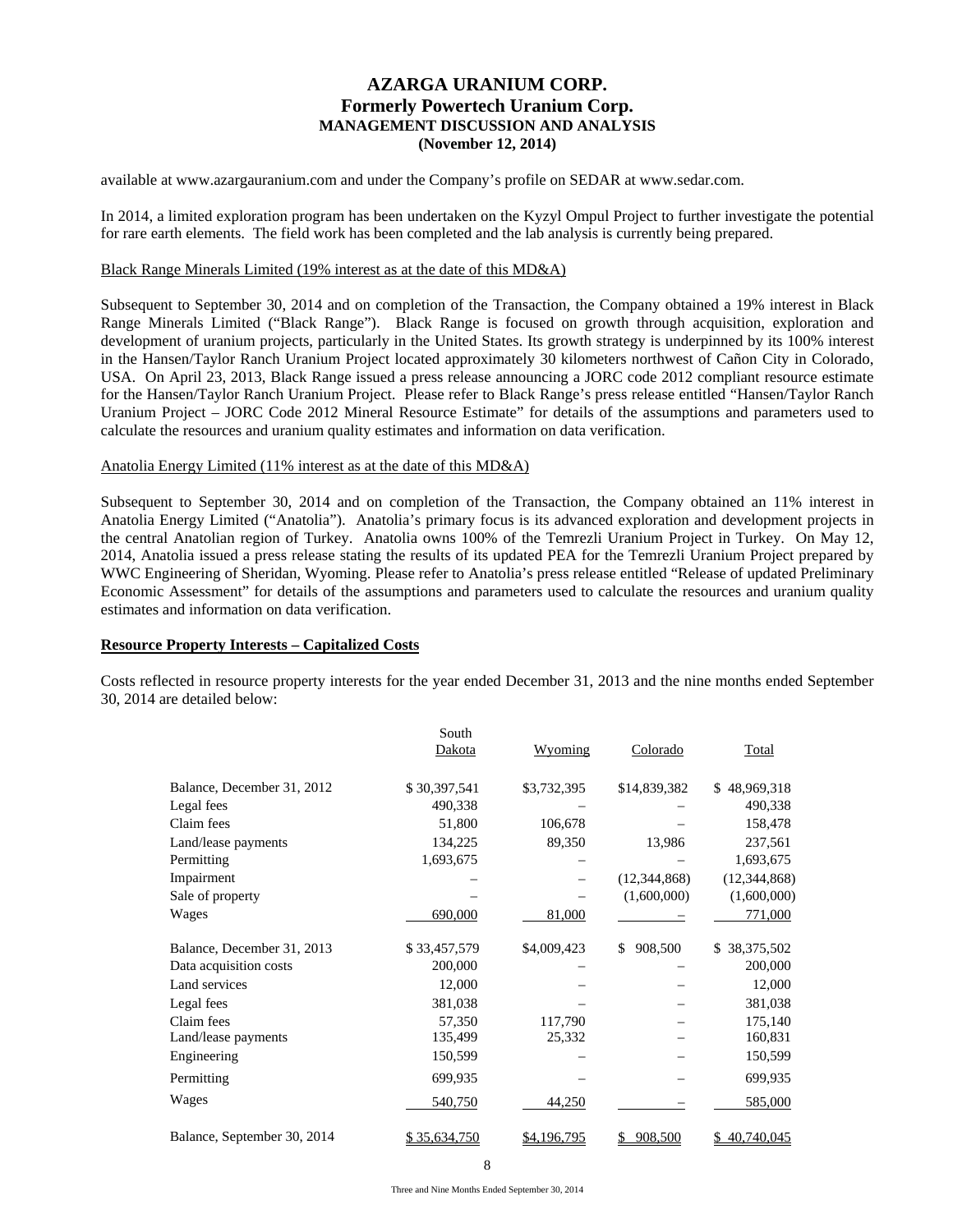# **SUMMARY OF QUARTERLY RESULTS**

The following tables provide selected financial information for the most recent eight quarters, stated in US dollars in accordance with IFRS:

|                                                                                                                                    | September   | June        | March       | December     |  |  |
|------------------------------------------------------------------------------------------------------------------------------------|-------------|-------------|-------------|--------------|--|--|
|                                                                                                                                    | 30, 2014    | 30, 2014    | 31, 2014    | 31, 2013     |  |  |
| <b>Income Statement</b>                                                                                                            |             |             |             |              |  |  |
| Interest income                                                                                                                    | \$          | \$          | \$          | -\$          |  |  |
| Interest expense                                                                                                                   |             |             |             | (74, 510)    |  |  |
| Impairment charges                                                                                                                 |             |             |             |              |  |  |
| Gain (loss) on re-measurement of warrant liability                                                                                 | (13,063)    | 154,769     | 129,658     | 83,659       |  |  |
| Gain (loss) on re-measurement of financial and<br>derivative liability                                                             | (343,025)   | (354, 834)  | 85,532      | 82,701       |  |  |
| Gain on extinguishment of debt                                                                                                     |             |             |             |              |  |  |
| Gain on sale of property                                                                                                           |             |             |             | 60,000       |  |  |
| G&A and accretion                                                                                                                  | (299, 524)  | (655, 184)  | (432, 613)  | (903, 591)   |  |  |
| Deferred tax recovery (expense)                                                                                                    |             |             |             |              |  |  |
| Net income (loss)                                                                                                                  | (655, 612)  | (855, 249)  | (217, 423)  | (751, 741)   |  |  |
| Net income (loss) per share                                                                                                        | (0.00)      | (0.00)      | (0.00)      | (0.01)       |  |  |
| <b>Balance Sheet</b>                                                                                                               |             |             |             |              |  |  |
| Cash and cash equivalents                                                                                                          | 43,913      | 1,424       | 68,616      | 133,510      |  |  |
| Total assets                                                                                                                       | 41,597,424  | 40,505,125  | 39,809,743  | 39, 377, 921 |  |  |
| Working capital $\left(\text{deficit}\right)^{(1)}$                                                                                | (4,712,647) | (2,971,321) | (1,922,287) | (1,500,353)  |  |  |
| (1)<br>Working capital/(deficit) does not include the warrant liability or deferred compensation which are a non-cash liabilities. |             |             |             |              |  |  |

|                                                                                                                                                                                        | September<br>30, 2013 | June<br>30, 2013 | March<br>31, 2013 | December<br>31, 2012 |
|----------------------------------------------------------------------------------------------------------------------------------------------------------------------------------------|-----------------------|------------------|-------------------|----------------------|
| <b>Income Statement</b>                                                                                                                                                                |                       |                  |                   |                      |
| Interest income                                                                                                                                                                        | \$<br>$\overline{4}$  | \$<br>1,681      | -S<br>2,027       | \$<br>190            |
| Interest expense                                                                                                                                                                       |                       |                  |                   |                      |
| Impairment charges                                                                                                                                                                     | (12, 344, 868)        |                  |                   | (64, 745)            |
| Gain (loss) on re-measurement of warrant liability                                                                                                                                     | (21, 473)             | 291,459          | 35,638            |                      |
| Gain (loss) on re-measurement of financial and<br>derivative liability                                                                                                                 | (42, 423)             |                  |                   | 345,701              |
| Loss on sale of property                                                                                                                                                               |                       |                  |                   | (117, 635)           |
| Gain on extinguishment of debt                                                                                                                                                         |                       |                  |                   | 169,354              |
| G&A and accretion                                                                                                                                                                      | (515, 408)            | (516,309)        | (562,719)         | (525, 642)           |
| Deferred tax recovery (expense)                                                                                                                                                        |                       |                  |                   | 212,116              |
| Net income (loss)                                                                                                                                                                      | (12, 924, 168)        | (223, 169)       | (525, 024)        | 19,339               |
| Net income (loss) per share                                                                                                                                                            | (0.09)                | (0.00)           | (0.00)            | 0.00                 |
| <b>Balance sheet</b>                                                                                                                                                                   |                       |                  |                   |                      |
| Cash and cash equivalents                                                                                                                                                              | 306,366               | 101,581          | 951,115           | 649,828              |
| <b>Total</b> assets                                                                                                                                                                    | 39,934,101            | 50,783,05213     | 50,959,350        | 50,041,875           |
| Working capital $\left(\text{deficit}\right)^{(1)}$<br>(1)<br>Working capital/(deficit) does not include the warrant liability or deferred compensation which are non-cash liabilities | (2.349.207)           | (632,768)        | 541,078           | 285,359              |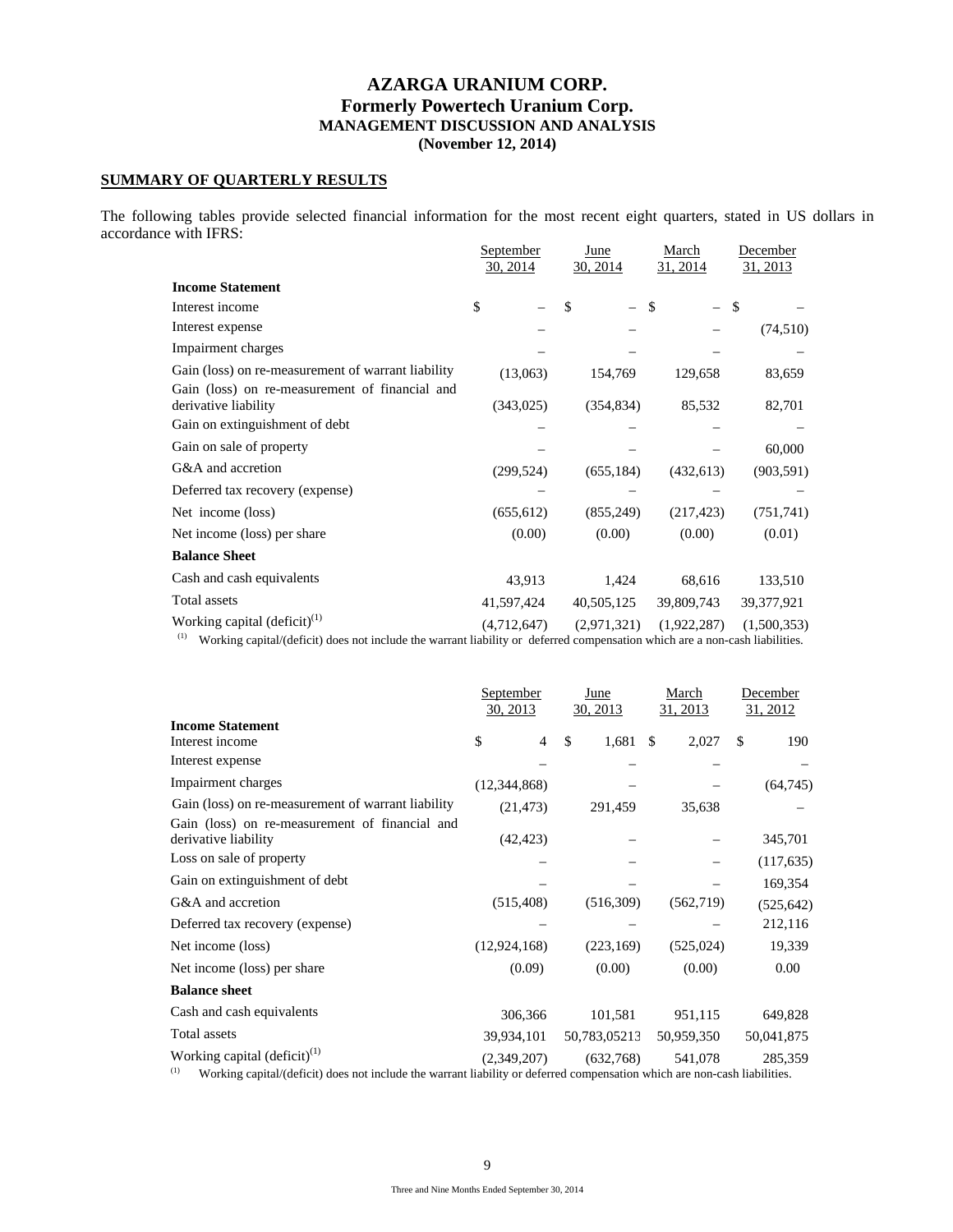# **RESULTS OF OPERATIONS – Three and Nine Months Ended September 30, 2014 Compared to Three and Nine Months Ended September 30, 2013**

During the three and nine months ended September 30, 2014, the Company continued to focus on development of its mineral property interests. Net loss during the three and nine months ended September 30, 2014 was \$655,612 and \$1,728,284, respectively, compared to net loss for the three and nine months ended September 30, 2013 of \$12,924,168 and \$13,672,391, respectively, and is discussed further below.

General and administrative and accretion expenses were \$299,524 for the three months ended September 30, 2014 compared to \$515,408 for the same period in 2013 primarily due to a decrease in management and consulting fees as certain contracts were terminated during October 2013 and an increase in non-cash foreign exchange gain. General and administrative and accretion expenses were \$1,387,321 for the nine months ended September 30, 2014 compared to \$1,594,436 for the same period in 2013 primarily due to an increase in legal and audit fees associated with the acquisition of Azarga Resources (as defined below), which was more than offset by a decrease in management and consulting fees for certain contracts that were terminated during October 2013.

Gain (loss) on re-measurement of warrant liability associated with equity obligations resulted in a loss of \$13,063 and \$21,473 for the three months ended September 30, 2014 and 2013, respectively, and a gain of \$271,364 and \$305,624 for the nine months ended September 30, 2013, respectively. The Company's exercise price on certain share purchase warrants are denominated in Canadian dollars which differs from the Company's functional currency of US dollars, and as such, these instruments meet the definition of a financial liability and are measured at each reporting period at their fair values using the Black-Scholes option pricing model. The change in the fair value from period-to-period is recognized as a gain or loss in the Consolidated Statements of Comprehensive Income (Loss).

Re-measurement of the derivative liability associated with debt obligations resulted in a loss of \$343,025 and \$612,327 for the three and nine months ended September 30, 2014, respectively, and \$42,423 for each of the three and nine month periods ended September 30, 2013. During October 2013, the Company entered into a loan facility agreement, which has an option to convert the debt obligation to common shares under certain circumstances. The Company elected to measure the instrument at fair value through profit and loss due to its many embedded derivatives. The change in the fair value from period-to-period is recognized as a gain or loss in the Consolidated Statement of Comprehensive Income (Loss).

# **FINANCING, LIQUIDITY AND CAPITAL RESOURCES**

As of September 30, 2014, the Company had cash and cash equivalents of \$43,913 and negative working capital of \$4,712,647, excluding the warrant liability of \$94,724 and deferred compensation of \$335,156, compared to cash and cash equivalents of \$133,510 and negative working capital of \$1,500,353, excluding the warrant liability of \$376,821 and deferred compensation of \$294,844, as of December 31, 2013.

Net cash provided by (used in) operating activities was \$7,828 for the nine months ended September 30, 2014 compared to (\$345,621) for the nine months ended September 30, 2013. The change is primarily attributable to a decrease in the level of G&A operating expense and an increase in accounts payable and accrued liabilities.

Net cash used in investing activities was \$2,854,201 for the nine months ended September 30, 2014 compare to \$2,215,074 for the nine months ended September 30, 2013. All investing activities relate to the Company's mineral property interests, primarily the Dewey Burdock Project.

Net cash provided by financing activities were \$2,760,000 and \$1,835,048 for the nine months ended September 30, 2014 and 2013, respectively. During February 2013, the Company completed a private placement offering, which is discussed further below. During July and October 2013, the Company completed debt issuances, as discussed below.

On July 31, 2013, Azarga Resources agreed to make a strategic investment in the Company and to form certain strategic alliances with the Company. The Company issued a debenture to Azarga in the principal amount of \$500,000 (the "Debenture") pursuant to the terms and conditions of a private placement agreement dated July 31, 2013 (the "Private Placement Agreement") between the Company and Azarga Resources. The Debenture did not bear interest and was unsecured. The Debenture was to mature on July 31, 2015 (the "Maturity Date"), and could have been prepaid by the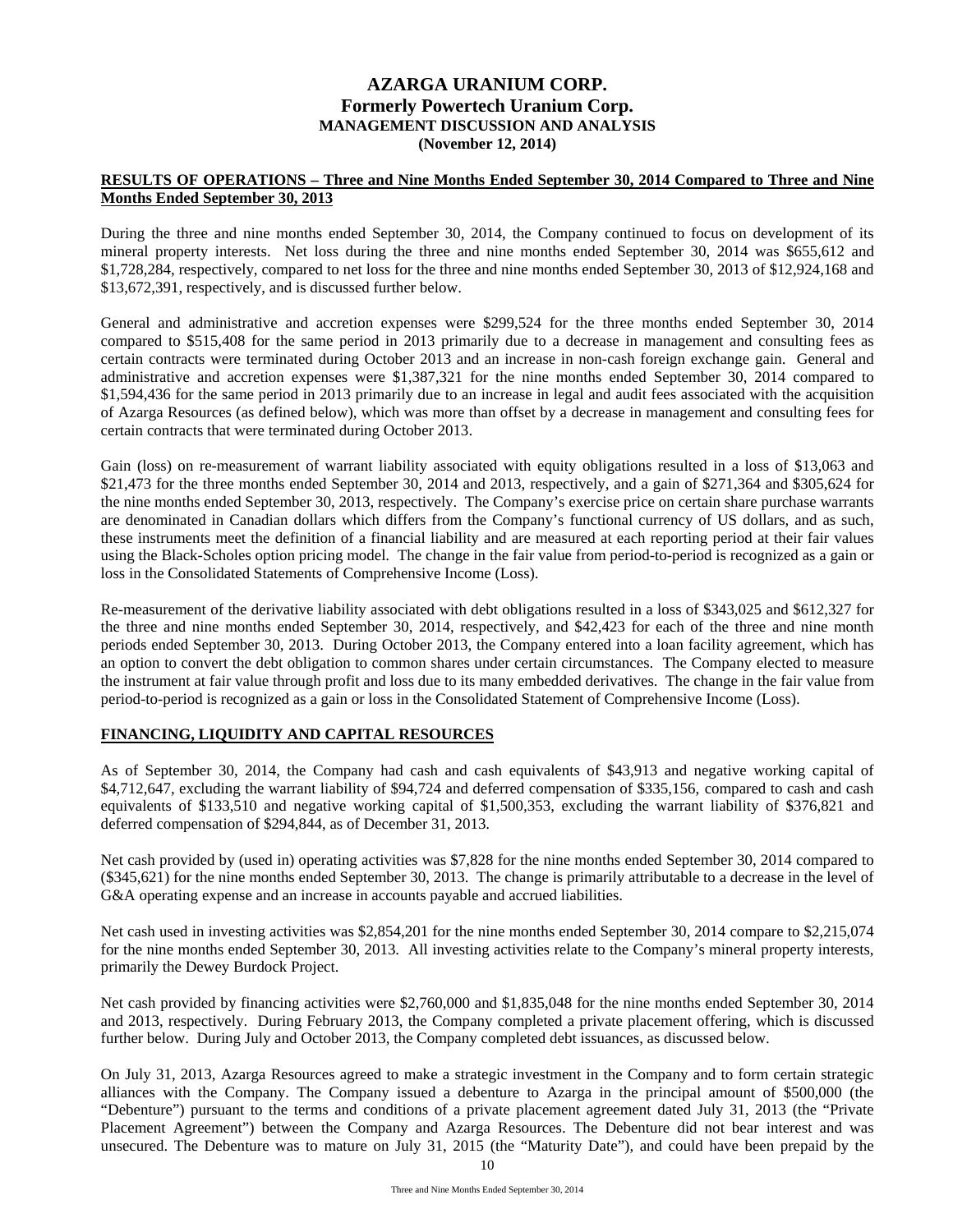Company, in whole or in part, during the first 12 months for an amount equal to 115% of the principal sum being repaid, and during the second 12 months, but on or before the Maturity Date, for an amount equal to 130% of the principal sum being repaid.

The Company, at its option and any time on or before the Maturity Date, had the right to convert all or a portion of the principal amount of the Debenture into common shares of the Company (each, a "Share") at a price of C\$0.07 per Share, subject to adjustment in accordance with the terms of the Debenture (the "Conversion Price"). The number of Shares to be issued if the conversion was in the first 12 months after issuance would be equal to the number of Shares as determined by dividing the amount which is 115% of the principal amount being converted by the Conversion Price, and if the conversion was in the second 12 months after issuance, would be equal to the number of Shares as determined by dividing the amount which is 130% of the principal amount being converted by the Conversion Price. The Debenture could have been converted by Azarga Resources, at its option, at any time after the Company's Board of Directors (the "Board") recommended or approved a change of control of the Company or after the occurrence of an event of default under the terms of the Debenture which was not cured within any applicable grace periods.

The Company and Azarga Resources also agreed to form certain strategic alliances pursuant to the Private Placement Agreement. In particular, the parties have agreed to share data and expertise, Azarga has agreed to provide certain advisory services to the Company and use its best efforts to support any equity financings undertaken by the Company and the Company agreed to appoint a representative of Azarga Resources to the Board and to the Company's audit committee for so long as Azarga Resources and/or its affiliates own in the aggregate at least 10% of the issued and outstanding Shares.

In addition, Azarga Resources purchased a 60% interest in the Company's Centennial Project located in Weld County, Colorado for a total purchase price of \$1,500,000. The Company retained a 40% interest in the Centennial Project. For details of this transaction, refer to the section entitled "Resource Property Interests – Colorado, USA" in the Company's annual financial statements for the year ended December 31, 2013.

In accordance with the Company's accounting policy on mineral properties, discussed below, this transaction, once approved by the Company's shareholders, triggered management's assessment of the Centennial Project for impairment, which had a carrying value of \$14,844,868 as of June 30, 2013. As a result of this assessment, the Company incurred an impairment charge of \$12,344,868 for the year ended December 31, 2013.

Pursuant to the Loan Agreement (the "Loan Agreement") dated October 21, 2013, Azarga Resources agreed to make available to the Company a loan facility (the "Loan Facility") in the amount of \$3,600,000 (the "Loan Amount").

Concurrent with the closing of the Loan Facility, the Company converted the Debenture into 8,450,035 common shares of the Company at C\$0.07 per share, appointed a new director to the Board, changed certain officers, terminated certain management contracts and proceeded with closing its Vancouver office.

The Loan Facility provides for Azarga to make one or more advances of the Loan Amount to the Company (each, an "Advance") provided that: (a) there shall be only one Advance in any calendar month, (b) if Azarga and the Company cannot agree on the applicable amount of the Advance, the amount of the Advance will be \$300,000, and (c) until such time as the Company has obtained disinterested shareholder approval for the Loan Facility (and the conversion right thereunder) (the "Shareholder Approval"), the aggregate amount of Advances shall be limited to \$2,450,000. The Company obtained the Shareholder Approval on December 18, 2013. Since the closing of the Loan Facility Azarga has advanced the full amount of the Loan Facility as of September 30, 2014.

The Loan Amount matures October 2015 (the "Maturity Date") or on such earlier date as the principal amount of all Advances owing from time to time and all other amounts (collectively, the "Principal Amount") may become payable under the Loan Agreement, and may be repaid by the Company, in whole or in part, prior to October 2014, for an amount equal to 115% of the Principal Amount being repaid, and after October 2014, but on or before the Maturity Date, for an amount equal to 130% of the Principal Amount being repaid.

The Principal Amount are convertible into Shares as follows (each, a "Conversion"):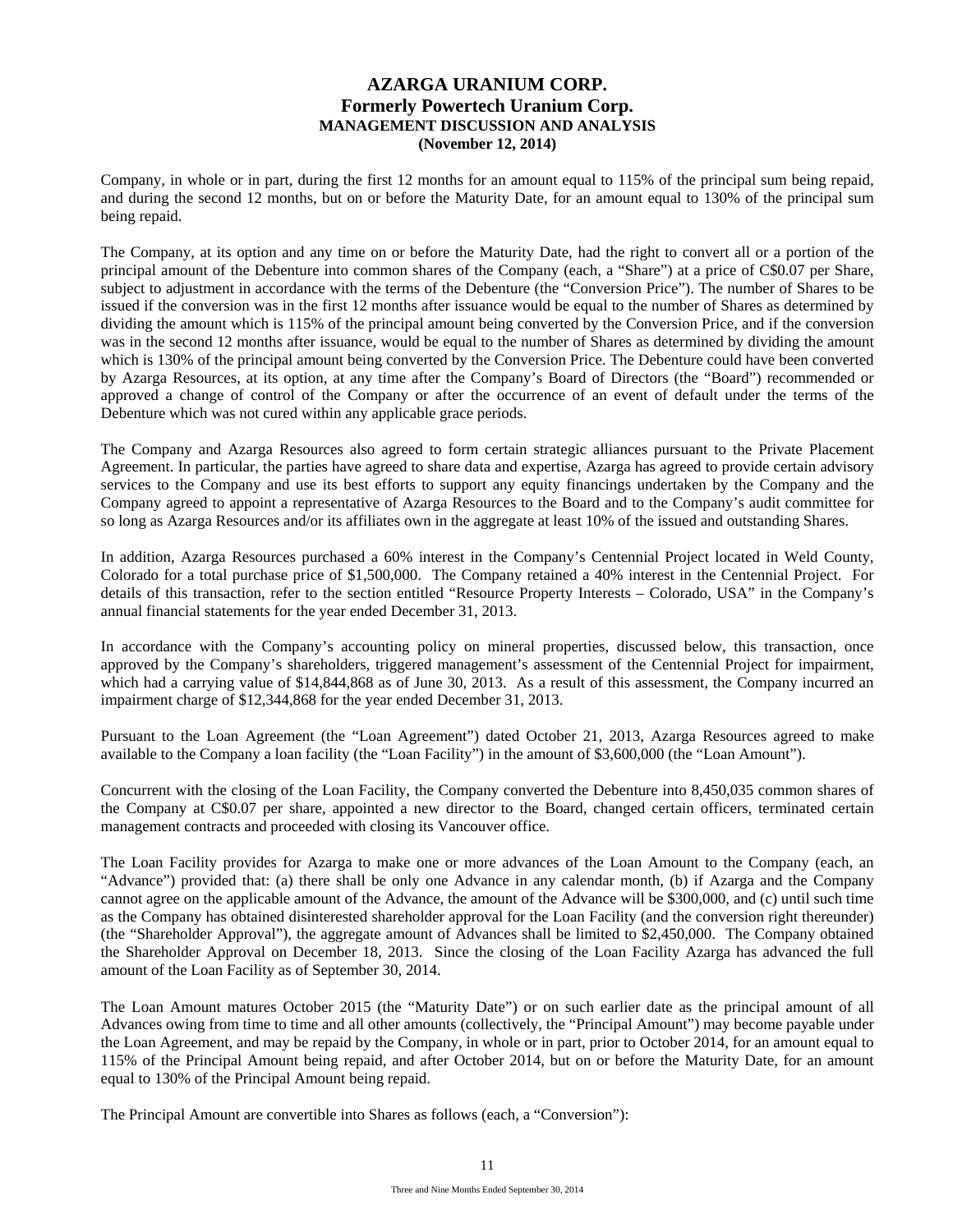- by Azarga Resources, at its option and any time after the earlier of (i) the Board approving a transaction (other than the Loan Facility transaction) which would result in a change of control of the Company or Powertech USA, (ii) a change of control of the Company or Powertech USA, and (iii) the occurrence of an event of default under the Loan Agreement that is not cured within any applicable grace periods;
- by Azarga Resources, at its option in whole or in part, at any time after the date that is nine months following the date of the initial advance under the Loan Facility;
- by the Company, in whole or in part, at any time on or before the Maturity Date; and
- automatically on the Maturity Date;

at a conversion price of C\$0.095 per Share (the "Facility Conversion Price"), subject to adjustment as provided for in the Loan Facility, or at such other higher price per Share as is provided in the Loan Facility.

The amount of Shares to be issued if the conversion is prior to October 2014 will be equal to the number of Shares as determined by dividing the amount which is 115% of the outstanding Principal Amount by the Facility Conversion Price, and if the conversion is after October 2014, will be equal to the number of Shares as determined by dividing the amount which is 130% of the outstanding Principal Amount by the Facility Conversion Price. For the purposes of the Conversion, the Principal Amount shall be converted into Canadian dollars at the time of Conversion at an exchange rate of C\$1.03 per \$1.00 of Principal Amount.

As part of the closing of the Loan Facility, the Company agreed to settle all amounts owing to certain officers and directors in consideration of the issuance of 3,694,736 Shares at the rate of C\$0.095 per Share.

During September 2014, Azarga Resources agreed to make available to the Company an additional loan facility (the "Additional Loan Facility") in the amount of \$650,000 (the "Loan Amount") subject to the same terms and conditions as the original Loan Facility with the exception of:

- the conversion price is C\$0.06 per share;
- The Additional Loan Facility shall be translated into Canadian dollars at the time of conversion at an exchange rate of C\$1.10 per \$1.00; and
- If a monthly advance cannot be agreed upon, the amount of the advance will be \$200,000.

This Additional Loan Facility matures September 2016 or on such earlier date as the principal amount of all advances owing from time to time and all other amounts may become payable under the Additional Loan Facility. As at September 30, 2014, the Company has drawn down \$225,000 of the Additional Loan Facility.

Subsequent to September 30, 2014 and on completion of the Transaction, the Loan Facility and the Additional Loan Facility agreements were terminated in accordance with the terms and conditions of the share purchase agreements, as amended.

On October 28 2014, the Company closed a private placement financing (the "Financing") to raise C\$5,000,000 (before transaction costs) through the issuance of 8,338,134 post-Consolidation units ("Units"), with each Unit consisting of one post-Consolidation common share and one-half of a common share purchase warrant ("Warrant"). Each whole Warrant will entitle the holder to purchase one post-Consolidation common share at an exercise price of C\$1.00 per share until October 28, 2016. Accounting for the Consolidation adjustment, the Units subscribed for pursuant to the Financing were subscribed for at C\$0.60 per Unit. Finder's fees in connection with the Financing comprised of C\$145,617 and 242,696 post-Consolidation shares. The net proceeds of the Financing have been released from escrow.

The proceeds of the 2014 Financing will be used for: continuation of the permitting process for the Dewey Burdock Uranium Project; land and claim payments with respect to the Company's five directly controlled projects in the USA and Kyrgyz Republic; exploration; and general working capital purposes.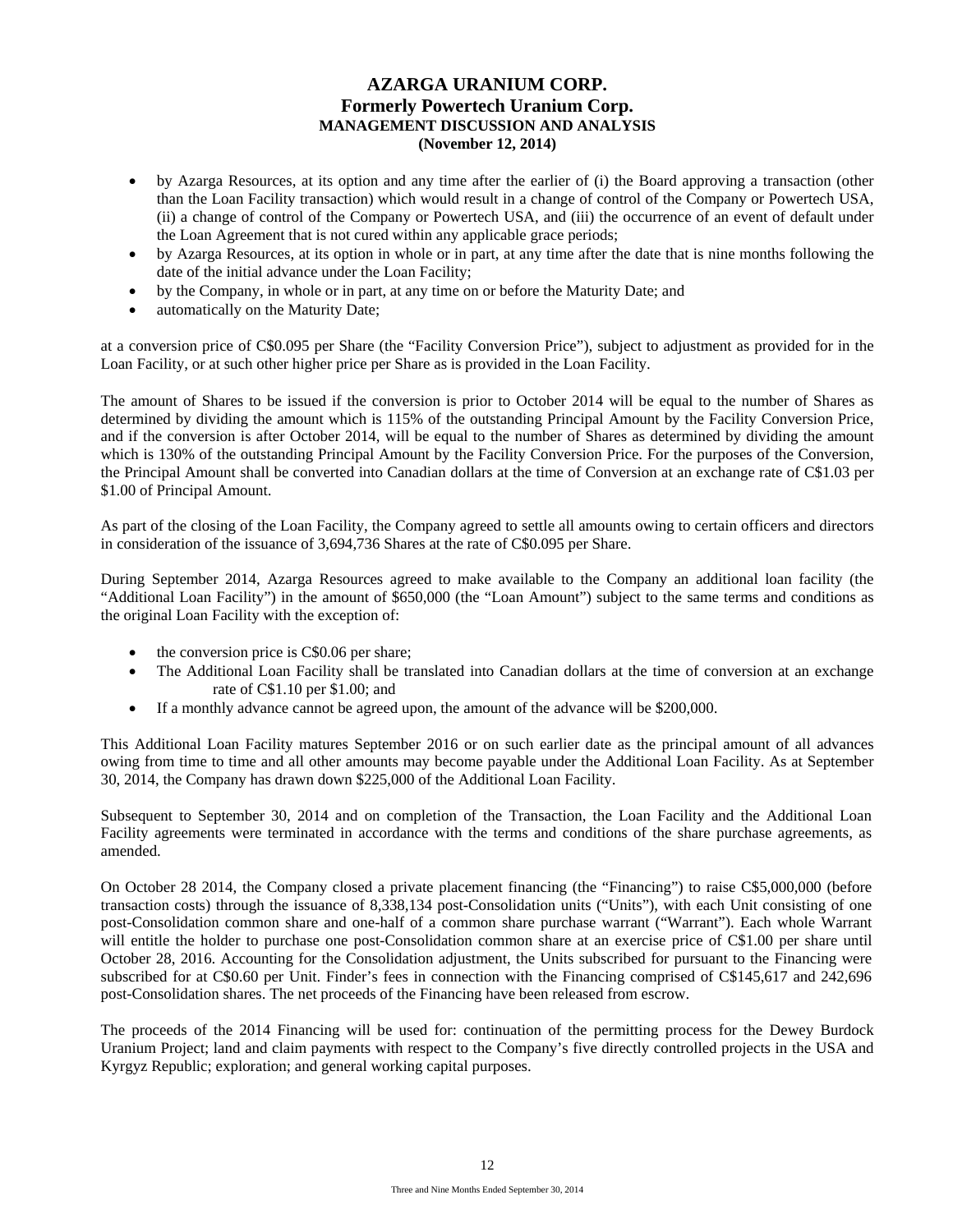### Powerlite Ventures Limited – Powerlite Facility

Subsequent to September 30, 2014 and on completion of the Transaction, the Company was assigned a \$26,000,000 equity instrument (the "Powerlite Facility) with Powerlite Ventures Limited. Key commercial terms of the Powerlite Facility include:

- Interest 10% per annum, payable on conversion of each note (the Powerlite Facility can be drawn over multiple drawings, each a separate note);
- Maturity May 22, 2023;
- Conversion price C\$1.54 per Azarga Uranium share;
- Powerlite's conversion right convert the outstanding notes plus accrued interest into the Company's shares after the date of issue;
- Company's conversion right convert the outstanding notes plus accrued interest at the earlier of six months from the issuance date of each note or an event causing conversion of any Black Range convertible loans held by the Company;
- Mandatory conversion all outstanding notes plus accrued interest will automatically convert to Azarga Uranium shares within 10 business days of the maturity; and
- Other the Powerlite Facility is unsecured.

The facility limit is \$26,000,000, of which \$18,000,000 has been drawn down to date. Of the remaining \$8,000,000 available to draw, \$5,000,000 can only be drawn in 2015 and is subject to a mutually agreed upon draw down schedule.

The \$18,000,000 drawn down to date was converted to shares prior to completion of the Transaction and was exchanged into Azarga Uranium shares as part of the Transaction in accordance with the terms and conditions of the Share Purchase Agreement, as amended.

### Shareholder Loan – Shareholder Loan Agreement

Subsequent to September 30, 2014 and on completion of the Transaction, the Company was assigned a \$1,800,000 convertible loan agreement with certain Azarga Uranium shareholders ("Shareholder Loan Agreement"). The key commercial terms of the Shareholder Loan Agreement include:

- Interest 10% per annum payable on each anniversary date of the Shareholder Loan Agreement;
- Term 5 years, commencing July 31, 2012;
- Conversion price the higher of the Company's 20 day volume weighted average share price or C\$1.20;
- Shareholders' conversion right convert the outstanding balance of the loan plus accrued interest, in whole or in part, into Azarga Uranium shares at the conversion price;
- Extension of the term the Company has the option, on maturity, to extend the term of the loan for an additional three years. Upon exercise of this option, the annual interest rate increases to 15% per annum;
- Early repayment option the Company has the right, but not the obligation, to repay the whole balance of the loan plus accrued interest at any time out of the proceeds of a capital raising or if this loan is refinanced or replaced by a new loan on or before the maturity; and
- Other the convertible loan is unsecured.

The Company has drawn \$1,776,000 under the Shareholders Loan Agreement; however, under the terms of the Shareholders Loan Agreement, additional draws cannot be made.

### Convertible Loan issued by Black Range

Subsequent to September 30, 2014 and on completion of the Transaction, the Company, through its wholly owned subsidiary, Azarga Resources, became party to an A\$2,000,000 convertible loan agreement (the "Black Range Convertible Loan") with Black Range.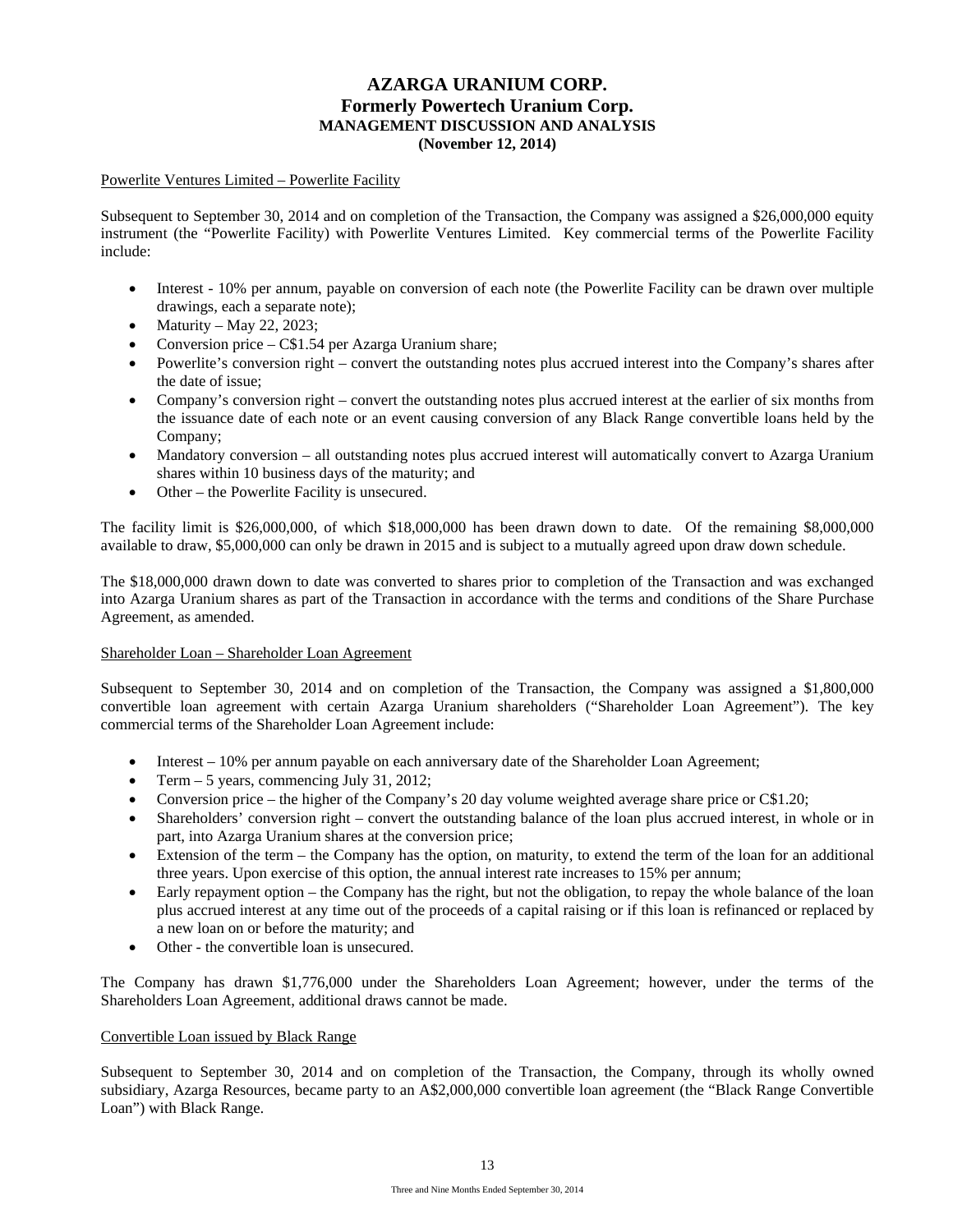The Black Range Convertible Loan was signed on February 25, 2014 and is repayable in cash or shares. Key commercial terms of the loan include:

- Term 12 months from the date of the first draw down (the "CL Maturity Date");
- Conversion price the higher of the three month volume weighted average trading price from the date of the first draw down or A\$.007;
- Early repayment option Black Range may repay the loan, in whole or in part, before the CL Maturity Date;
- Conversion If not repaid or converted, the loan is automatically converted to shares of Black Range at the CL Maturity Date;
- Azarga Uranium conversion option subject to Black Range obtaining regulatory approvals, Azarga Uranium can convert the outstanding amount of the Black Range Convertible Loan three months after the first draw down;
- Conversion/redemption amount 115% or 130% of the principal sum being repaid/converted if the repayment/conversion occurs before 6 months or more than 6 months from issuing the Black Range Convertible Loan, respectively;
- Right to appoint a second director if the fully diluted voting power of Azarga Uranium exceeds 35%; and
- Other the Black Range Convertible Loan is non-interest bearing and unsecured.

To date, A\$460,000 has been drawn under the Black Range Convertible Loan.

### Anatolia Call Option

Subsequent to September 30, 2014 and on completion of the Transaction, the Company, through its wholly owned subsidiary, Azarga Resources, became party to a call option agreement with Anatolia. The call option agreement provides the Company with the ability to acquire up to 8,333,334 shares in Anatolia at a price of A\$0.08 per share and expires on March 31, 2015.

### **Going concern – Liquidity Risk**:

The Company is expected to incur future losses which casts significant doubt as to the Company's ability to continue as a going concern, which is dependent upon its ability to raise the necessary funds and/or to obtain the necessary financing to meet its obligations and repay its liabilities arising from normal business operations when they come due.

# **CONTRACTUAL COMMITMENTS**

### Long-term Debt Obligations

The following table summarizes the contractual maturities of the Company's significant financial liabilities and capital commitments, including contractual obligations as of September 30, 2014:

|                                      | Less than 1 year | 1 to 3 years | <b>Payments Due by Period</b><br>4 to 5 years | <b>Thereafter</b> |    | <b>Total</b> |
|--------------------------------------|------------------|--------------|-----------------------------------------------|-------------------|----|--------------|
| Lease obligations                    | \$<br>688,290    | 783.973      | \$<br>446.318                                 | 247,490           |    | \$2,166,071  |
| Accounts payable and                 |                  |              |                                               |                   |    |              |
| accrued liabilities                  | 1,547,974        | 198,000      |                                               |                   |    | 1,745,974    |
| Deferred compensation <sup>(1)</sup> | 335,156          |              |                                               |                   |    | 335,156      |
| Agreements payable <sup>(2)</sup>    | 830,000          | 495,000      |                                               |                   |    | 1,325,000    |
| Loan facility amounts $(3)$          |                  | 3,825,000    |                                               |                   |    | 3,825,000    |
|                                      | 3,401,420        | 5.301.973    | 446.318                                       | 247.490           | S. | 9,397,201    |

The Company reached an agreement with certain employees and officers to settle deferred compensation in common shares; thus the payment of the liability will not result in cash outflow.

 $\mu$ <sup>(2)</sup> These agreements have additional liabilities upon receipt of certain permits, not yet obtained as of the date of this filing, on our respective projects as follows: a) \$750,000 in increments of \$187,500 annually for four years, b) \$1,300,000 in increments of \$325,000 annually for four years, and c) \$2,000,000 due immediately. These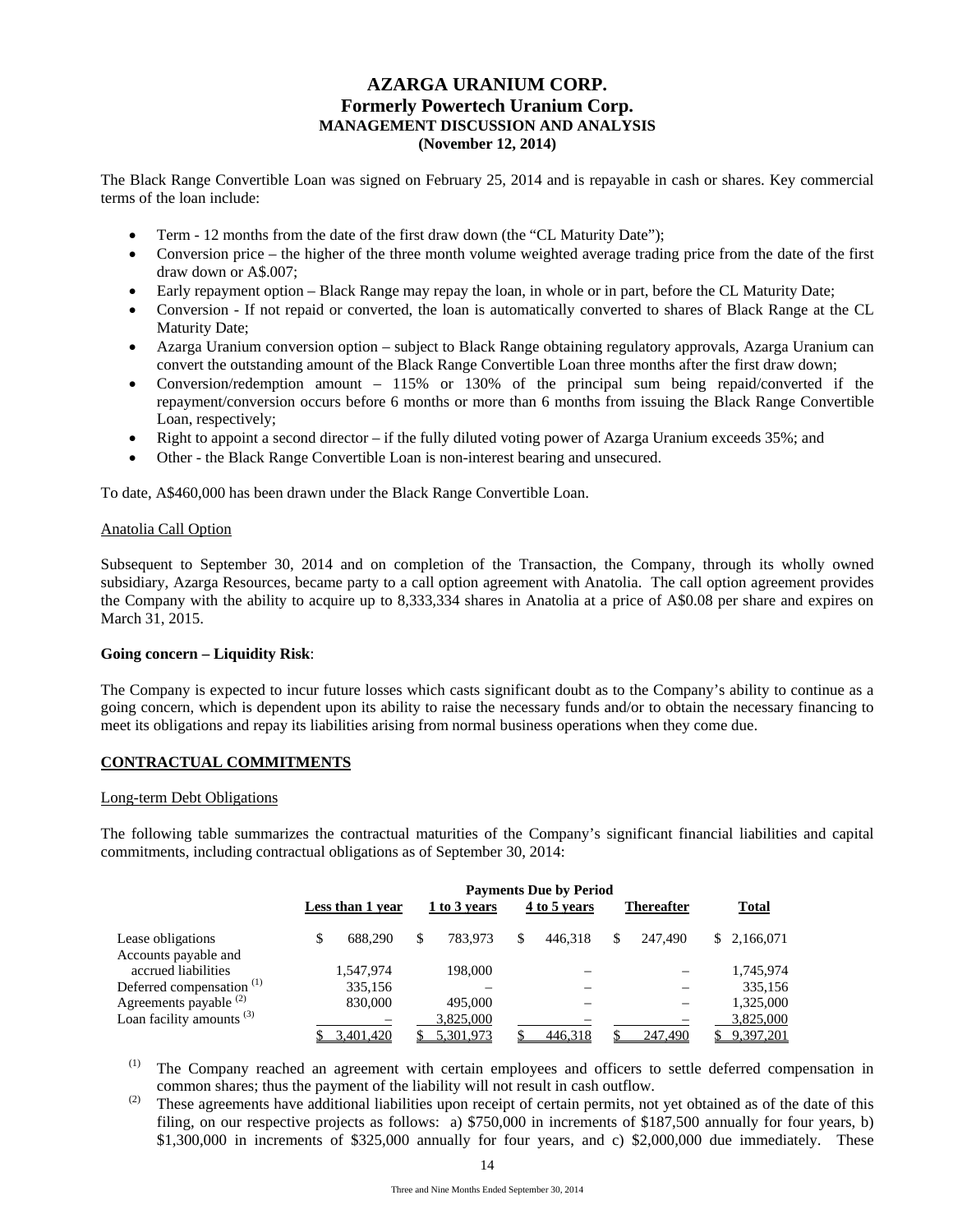contingent payments are similar to monthly rental payments which future unpaid rents are not considered off balance sheet liabilities.

 $(3)$  The Loan Facility and the Additional Loan Facility may be converted to common shares and may not result in a cash outflow. This amount represents the face value of the debt obligation, not its fair value at the balance sheet date. See discussion in Notes 7 and 8 to the Company's audited annual consolidated financial statements. Subsequent to September 30, 2014 and on completion of the Transaction, the Loan Facility and the Additional Loan Facility agreements were terminated in accordance with the terms and conditions of the share purchase agreements, as amended.

# **OFF BALANCE SHEET ARRANGEMENTS**

The Company does not have any off-balance sheet arrangements that have or are reasonably likely to have a current or future effect on its financial condition, changes in financial condition, results of operations, liquidity, capital expenditures or capital resources.

# **LEGAL MATTERS**

The Company is subject from time to time to legal proceedings and claims, either asserted or unasserted, that arise in the ordinary course of business. While the outcome of these proceedings and claims cannot be predicted with certainty, the Company's management does not believe that the outcome of any of these legal matters will have a material adverse effect on its consolidated financial position, results of operations or cash flows.

# **RELATED PARTY TRANSACTIONS**

During the nine months ended September 30, 2014, the Company entered into certain transactions with related parties, which primarily related to the payment of salaries and consulting fees. The terms and conditions of the transactions with key management personnel, directors and other related parties, were no more favorable than those available, or which might reasonably be expected to be available, on similar transactions with non-related parties on an arm's length basis. The following table sets out information about the related party transactions that the Company was party to during the nine months ended September 30, 2014:

|                    | Relationship to the<br>Business Purpose of                |                                      |                |  |
|--------------------|-----------------------------------------------------------|--------------------------------------|----------------|--|
| Name               | Company                                                   | Transaction                          | Amount         |  |
|                    |                                                           | Salary                               | \$180,000      |  |
| Richard F. Clement | President, CEO, Corporate<br>Secretary and Director       | <b>Benefits</b>                      | \$8,018        |  |
|                    |                                                           | Deferred compensation <sup>(1)</sup> | \$45,000       |  |
| Adria Hutchison    | <b>Chief Financial Officer</b>                            | Salary                               | \$58,500       |  |
|                    |                                                           | Salary                               | \$150,000      |  |
| John Mays          | <b>Chief Operations Officer</b>                           | <b>Benefits</b>                      | \$13,011       |  |
|                    |                                                           | Deferred compensation <sup>(1)</sup> | \$25,000       |  |
|                    | Former VP-                                                | Salary <sup>(1)</sup>                | \$37,500       |  |
| Jim Bonner         | Exploration <sup>(3)</sup>                                | <b>Benefits</b>                      | \$3,727        |  |
|                    |                                                           | Salary $(1)$                         | \$112,500      |  |
| Richard Blubaugh   | VP – Health, Safety and<br><b>Environmental Resources</b> | <b>Benefits</b>                      | \$3,052        |  |
|                    |                                                           | Deferred compensation <sup>(1)</sup> | \$20,781       |  |
| Malcolm Clay       | Former Director <sup>(4)</sup>                            | Director Fees                        | $$8,304^{(2)}$ |  |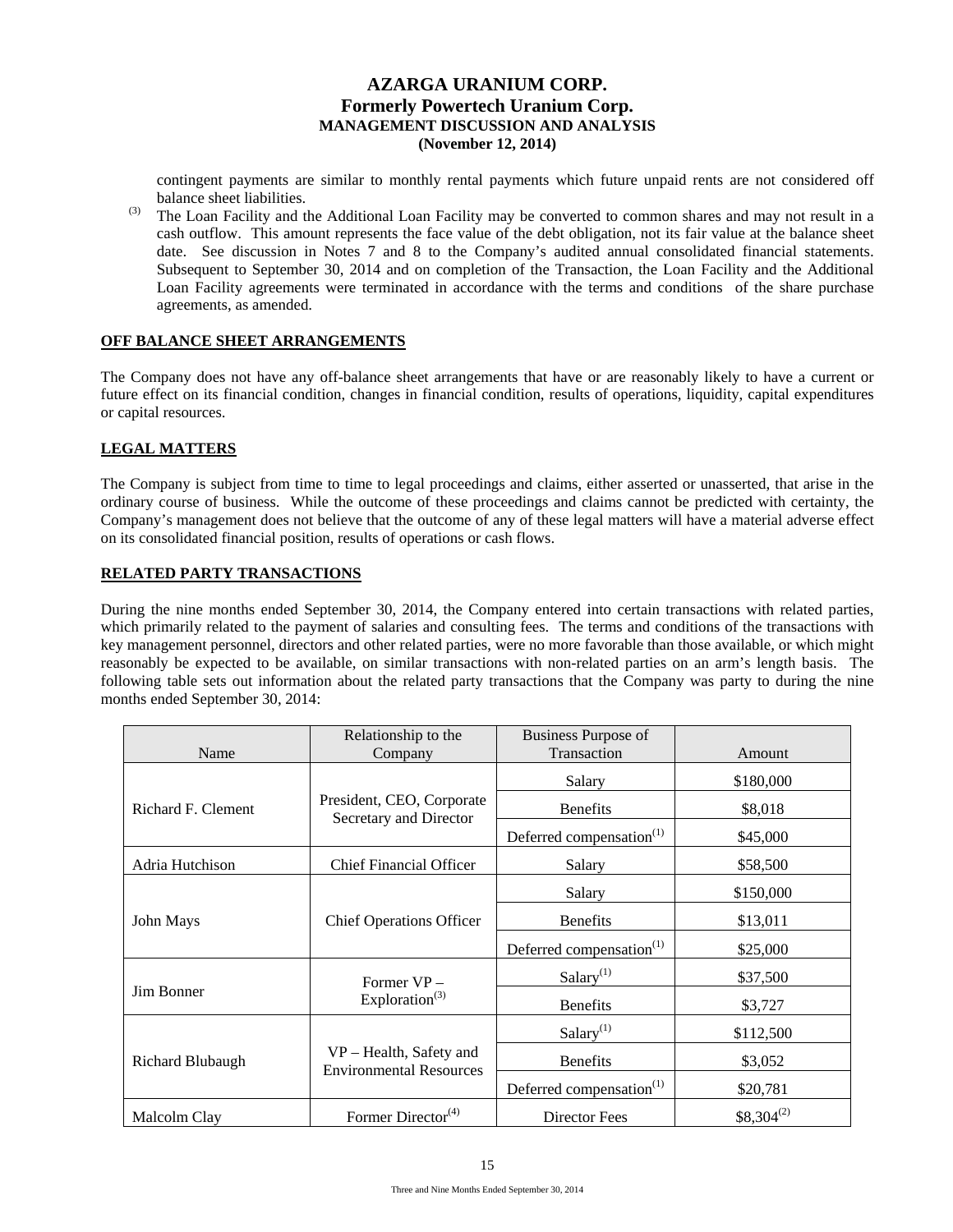| Name            | Relationship to the<br>Company | Business Purpose of<br>Transaction | Amount           |
|-----------------|--------------------------------|------------------------------------|------------------|
| Douglas Eacrett | Director                       | Director Fees                      | $$12,455^{(2)}$$ |
| Matthew O'Kane  | Director                       | Director Fees                      | $$12,455^{(2)}$  |
| Paul Struijk    | Director                       | Director Fees                      | $$12,455^{(2)}$  |

(1) Deferred compensation is salary/consulting fees earned but not paid per the respective deferred compensation agreements. These amounts are expected to be settled in the Company's common shares and may not result in cash outflow.

<sup>(2)</sup> For the nine months ended September 30, 2014, these directors earned C\$1,500 monthly, which was converted into US Dollars for the purposes of this table at an average exchange rate of \$0.92.

(3) Mr. Bonner resigned as VP – Exploration of the Company on March 31, 2014.

Mr. Clay resigned as a director of the Company on June 30, 2014.

Additionally, the all of the transactions involving Azarga discussed under the headings "Financing, Liquidity and Capital" were also considered related party transactions, as Azarga has been a significant shareholder of the Company since October 2013.

# **SHARE CAPITAL**

### **Authorized:**

The Company is authorized to issue an unlimited number of common shares without par value and an unlimited number of preferred shares without par value that are issuable in a series.

### **Common Shares**

There were 152,946,133 common shares outstanding at December 31, 2013 and 155,580,690 as of September 30, 2014.

During May 2014, the Company entered into a Transfer, Bill of Sale and Assignment Agreement dated effective as of May 9, 2014 (the "Data Purchase Agreement") with Energy Fuels Resources (USA) Inc. ("Energy Fuels"), whereby the Company has agreed to purchase certain data (the "Data") concerning the Dewey Burdock uranium property located in Fall River and Custer Counties, South Dakota from Energy Fuels.

In consideration for the transfer and conveyance of the Data, the Company has agreed to pay to Energy Fuels a total purchase price of \$200,000 (the "Purchase Price") on the terms and conditions of the Data Purchase Agreement, which Purchase Price was payable as follows: (a) a down payment of \$100,000 payable in common shares of the Company (collectively, the "Payment Shares"), with the number of Payment Shares to be allotted and issued calculated based on the volume weighted average price for the five trading days immediately preceding the date of payment or as otherwise required by the TSX, and (b) \$100,000 payable in cash no later than August 15, 2014, provided that if, at the end of the four month statutory hold period on the Payment Shares (the "Hold Period") which commences on the date of issuance of the Payment Shares, the aggregate value of the Payment Shares, based upon the volume weighted average price for the five trading days immediately preceding the last day of the Hold Period (the "Share Value"), is less than \$100,000, then the Company shall promptly pay in cash to Energy Fuels the difference between \$100,000 less the Share Value.

During July 2014, the Company issued 1,745,902 Payment Shares at a deemed price of C\$0.061 per Payment Share and paid \$100,000 to Energy Fuels in satisfaction of the Purchase Price in accordance with the Data Purchase Agreement. The Payment Shares are subject to a Hold Period expiring on November 10, 2014. The Company and Energy Fuels have an arm's length relationship. The Data Purchase Agreement and transactions contemplated thereby, including issuance of the Payment Shares, have been approved by the TSX.

The data acquired consists of historical drill hole logs and maps prepared by the Tennessee Valley Authority from the 1970's and 1980's when the Dewey Burdock uranium deposit was originally discovered, as well as digitized data generated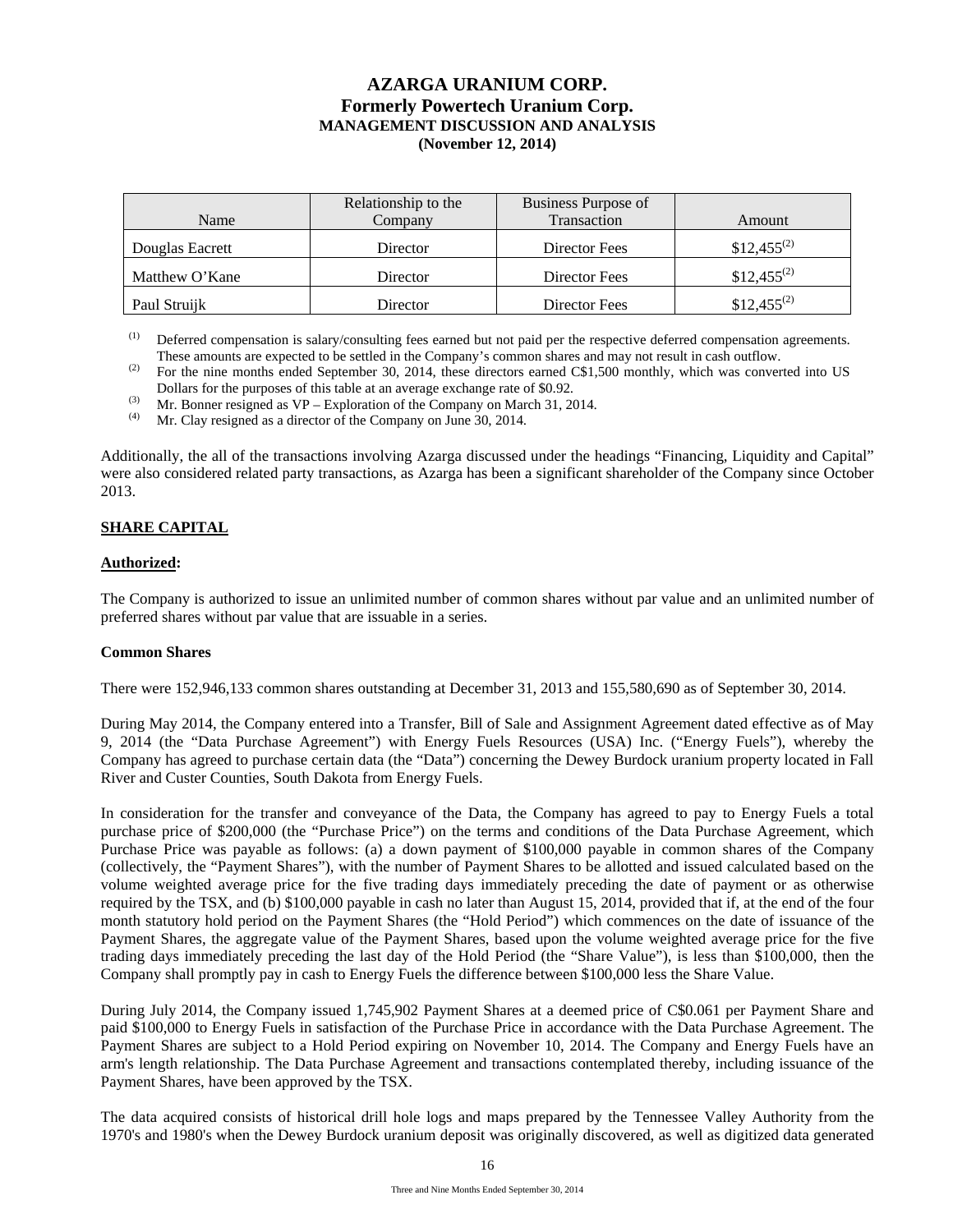from this work. This data is expected to assist the Company's planning of wellfields for the Dewey Burdock uranium property by providing additional quality data to complement its existing database.

During August 2014, the Company settled its deferred compensation liability of \$71,248 with certain former employees by issuing 888,655 common shares.

Subsequent to September 30, 2014 and on closing of the Transaction, the Financing and the Consolidation, the Company had 59,403,732 common shares outstanding. See "Acquisition of Azarga" for additional details.

### **Share Purchase Warrants:**

There were 20,849,800 share purchase warrants outstanding at December 31, 2013 and September 30, 2014. Of the 20,849,800 share purchase warrants outstanding as of September 30, 2014, 5,000,000 pre-Consolidation warrants expired November 6, 2014 and 15,849,800 warrants expire February 27, 2016.

Subsequent to September 30, 2014 and on closing of the Transaction, the Financing and the Consolidation, the Company has 5,754, 046 share purchase warrants outstanding. In connection with the Financing, 4,169,066 post-Consolidation share purchase warrants were issued with a post-Consolidation exercise price of C\$1.00 per share and expiry of October 28, 2016. See "Acquisition of Azarga" for additional details.

#### **Share Options**

At September 30, 2014, there were 2,750,000 options outstanding entitling the holders thereof to purchase one common share for each option held, respectively. Share options outstanding were as follows:

| Grant<br>Date | Expiration<br><b>Date</b>               | Exercise<br><u>(C)</u> | Outstanding<br>at December<br>31, 2013 | Granted<br>during<br>period | Forfeited<br>during<br>period | Outstanding<br>at September<br>30, 2014 | Vested and<br>exercisable |
|---------------|-----------------------------------------|------------------------|----------------------------------------|-----------------------------|-------------------------------|-----------------------------------------|---------------------------|
| May 15, 2012  | May 15, 2017                            | \$0.20                 | 3.450,000                              | $\overline{\phantom{0}}$    | (700.000)                     | 2,750,000                               | 2,750,000                 |
|               | Weighted average exercise price $(C)$   |                        | \$0.20                                 |                             |                               | \$0.20                                  | \$0.20                    |
|               | Weighted average life remaining (years) |                        | 3.37                                   |                             |                               | 2.62                                    | 2.62                      |

Subsequent to September 30, 2014 and on closing of the Transaction, the Financing and the Consolidation, the Company has 3,345,506 share options outstanding. In connection with the Transaction, the Company issued 3,070,506 post-Consolidation share options with post-Consolidation exercise prices between C\$1.20 to C1.50 and expiries ranging from May 1, 2018 to October 28, 2019.

### **SIGNIFICANT ACCOUNTING POLICIES**

The preparation of financial statements in conformity with IFRS requires the Company to establish accounting policies and to make estimates and judgments that affect both the amount and timing of the recording of assets, liabilities, revenues and expenses.

A detailed summary of all of the Company's significant accounting policies is included in note 4 to the Company's consolidated financial statements for the year ended December 31, 2013. Please refer to note 4 of the Company's December 31, 2013 consolidated financial statements for information regarding the accounting judgments and estimates that have the most significant effect on the amounts recognized in the Company's consolidated financial statements. There have been no significant changes to the significant accounting judgments and estimates since December 31, 2013.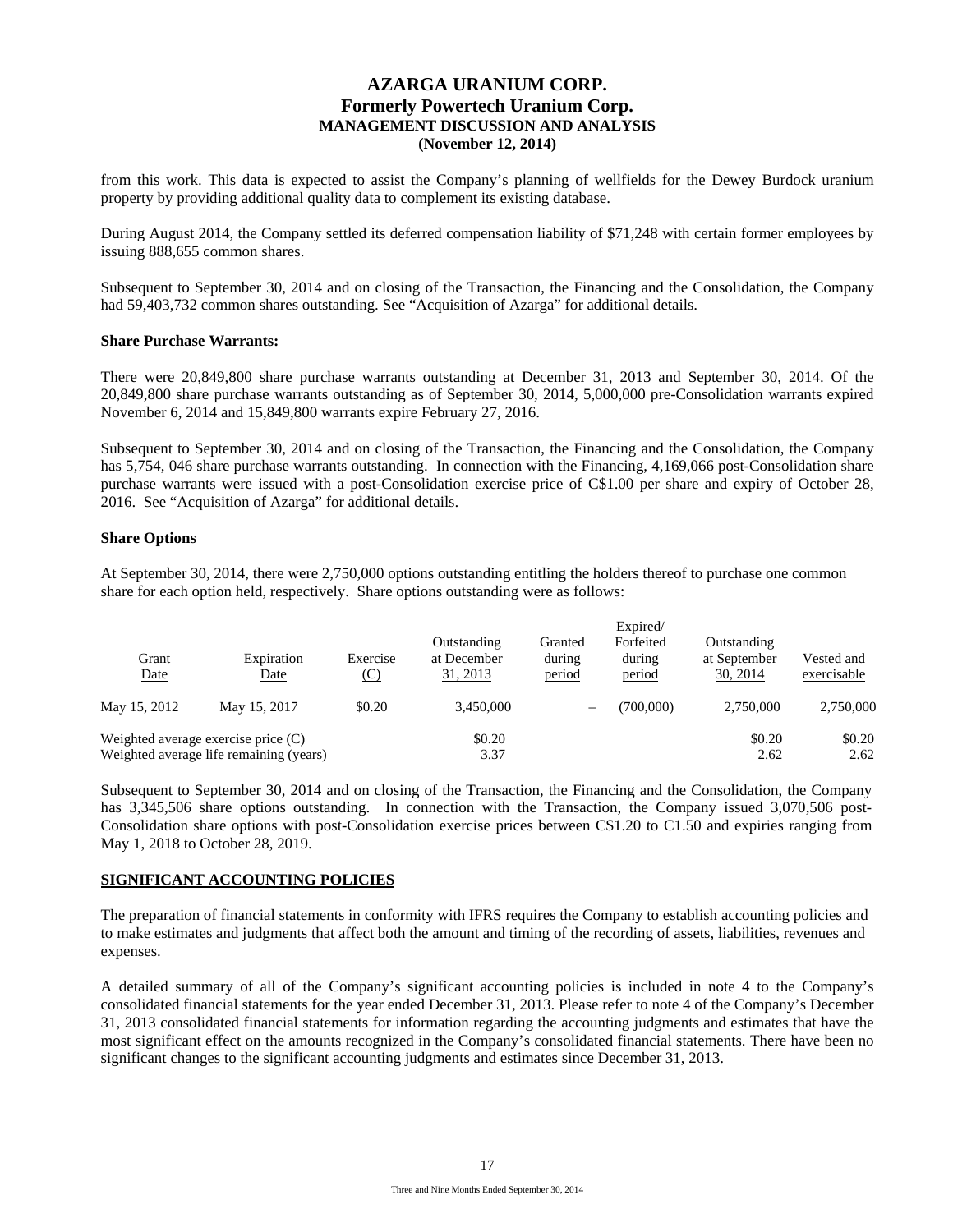## **INTERNATIONAL FINANCIAL REPORTING STANDARDS**

#### *Statement of Compliance*

The Company's unaudited interim condensed consolidated financial statements have been prepared in accordance with IFRS as issued by the IASB.

The Company's unaudited interim condensed consolidated financial statements were authorized for issue by the Board on November 12, 2014.

## **FINANCIAL INSTRUMENTS**

The carrying values of cash, receivables, note receivables and accounts payable and accrued liabilities approximate fair value because of the short-term maturity of those instruments. The current bank accounts, note receivables and accounts payable are non-interest bearing. The Loan Facility is measured at fair value at each reporting period using an acceptable valuation model. Unless otherwise noted, it is management's opinion that the Company is not exposed to significant interest, currency or credit risks arising from these financial instruments. The Company to date has not used any formal currency hedging contracts to manage currency risk.

## **MANAGEMENT'S RESPONSIBILITY FOR FINANCIAL INFORMATION**

The Company's unaudited interim condensed consolidated financial statements, which were prepared by the Company's management in accordance with IFRS, are the responsibility of the Company's management, and have been approved by the Board. The Company's unaudited interim condensed consolidated financial statements include certain amounts based on Management's estimates and assumptions in order to ensure that the Company's audited annual consolidated financial statements are presented fairly in all material respects.

### **DISCLOSURE CONTROLS AND PROCEDURES**

The Company maintains a set of disclosure controls and procedures designed to ensure that information required to be disclosed is recorded, processed, summarized and reported within the time periods specified in provincial securities legislation. The Company evaluated its disclosure controls and procedures as defined under National Instrument 52-109 as of September 30, 2014. This evaluation was performed by the Company's Chief Executive Officer ("CEO") and Chief Financial Officer ("CFO") with the assistance of other employees to the extent necessary and appropriate. Based on this evaluation, the CEO and CFO concluded that the design and operation of the Company's disclosure controls and procedures were effective.

### **INTERNAL CONTROLS OVER FINANCIAL REPORTING**

The Company maintains internal controls over financial reporting which has been designed to provide reasonable assurance of the reliability of external financial reporting in accordance with IFRS as required by National Instrument 52-109. The Company evaluated its internal controls over financial reporting as of September 30, 2014. The evaluation was performed by the CEO and the CFO with the assistance of other employees to the extent necessary and appropriate. Based on this evaluation, the CEO and the CFO, concluded the Company's internal controls over financial reporting were effective.

### **RISKS AND UNCERTAINTIES**

There are certain risks involved in the Company's operations, some of which are beyond its control. Material risks and uncertainties affecting the Company, their potential impact and the Company's principal risk management strategies are, other than as described below, substantially unchanged from those disclosed in the Company's MD&A for the year ended December 31, 2013, which is available on SEDAR at www.sedar.com.

### *Exposure to Emerging Markets*

Emerging markets such as the Kyrgyz Republic are subject to different risks than more developed markets, including

18